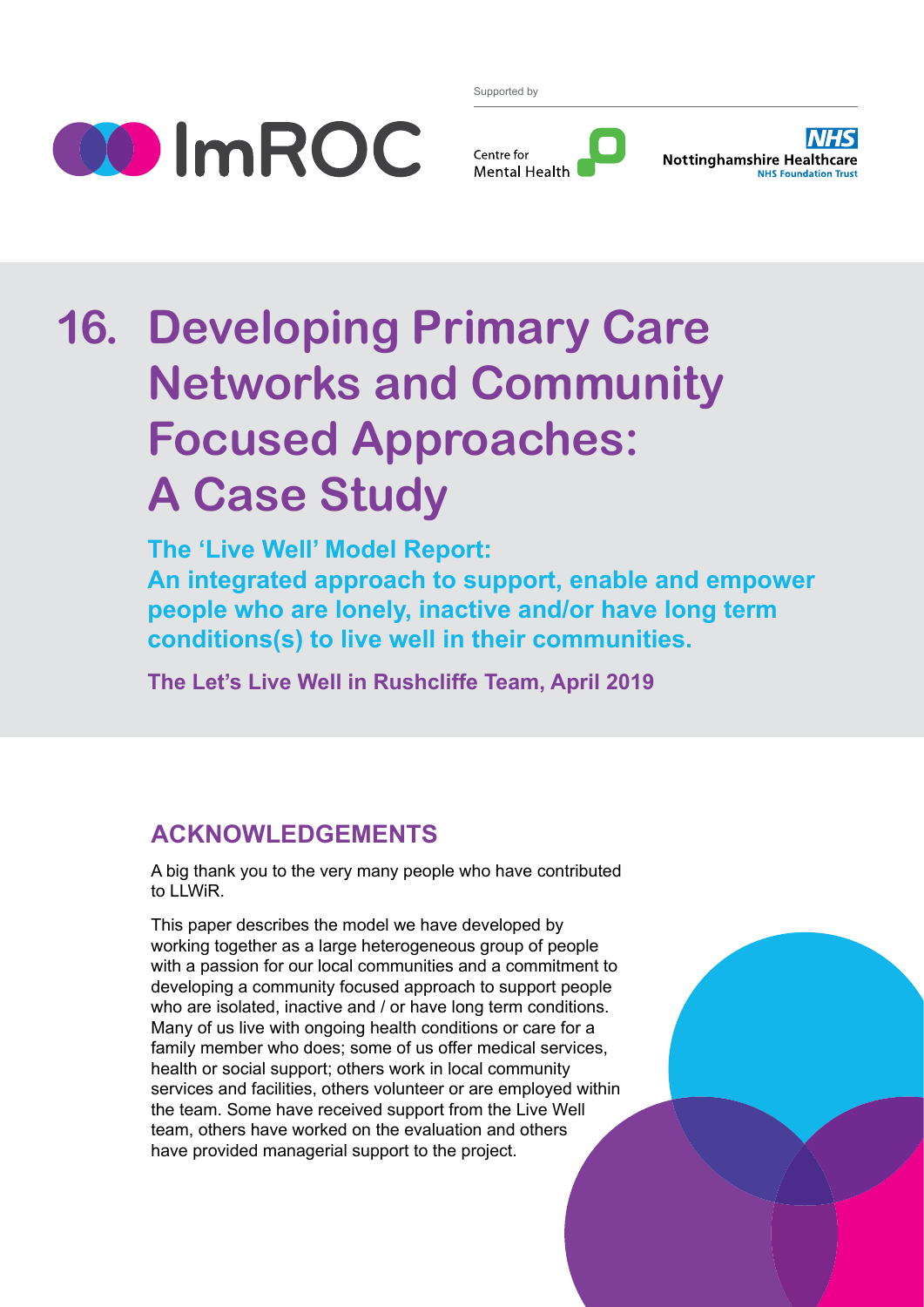# The 'Live Well' Mode **2The 'Live Well' Model**

# **Figure 1. Key Components of the Live Well Model**

Not a fixed membership but open to all, no competition and no secrecy, but a requirement to engage in the generation of ideas and decision making. Leads to new partnerships, generation of new initiatives, keeps everyone informed and involved.

#### **Coproduction Group**

Local stakeholders (primary secondary health & social care, mainstream and third sector providers, service users, local citizens and family members) are invited to meet monthly to guide development

All contribute and benefit on an equal basis – this leads to shared ownership and investment by whole community. All decisions coproduced including project plan, goals, tools, new initiatives…

#### Tools,

information booklets, shared processes coproduced by the team as part of their development

**BO** ImROC

Facilitated by external organisation with values, experience and knowledge

**Learning** network – recovery approach to all learning

Strong values Clear process, Consistent training and supervision

**Health** Coaches based in GP practices – locality team leaders

> **Specialist** roles eg condition specific leads, community development

Link workers engaging with and developing community resources

Volunteers – supported by CVS, supported by Health Coaches/ link workers

Utilise Patient Activation Measure (PAM) to guide level and type of intervention

All staff are peers (have lived experience of long term condition and diverse life experience). They build on personal interest in their specialist roles.

New groups are coproduced to fill gaps (eg walking, social eating, mindfulness. Existing resources developed eg new self management courses in libraries).

Volunteers trained and supervised to work in any Rushcliffe facility/ role (volunteer passport)

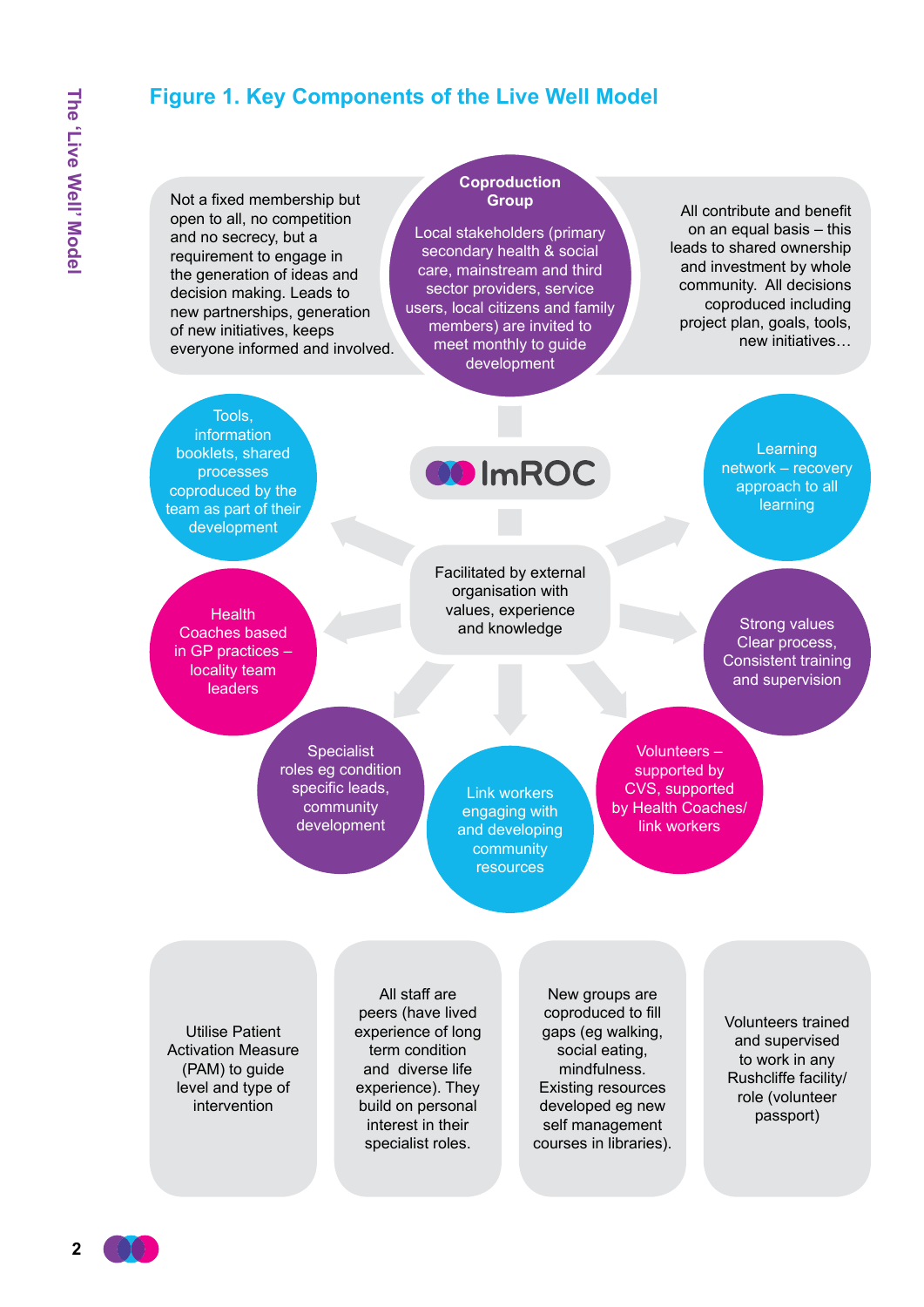# The 'Live Well' Model

# **TABLE OF CONTENTS**

| 1              |  |
|----------------|--|
| $\mathcal{P}$  |  |
| 2.1            |  |
| 2.2            |  |
| 3              |  |
| 3.1            |  |
| 32             |  |
| 3.3            |  |
| 3.3.1          |  |
| 3.3.2          |  |
| 3.4            |  |
| $\overline{4}$ |  |
| 4.1            |  |
| 4.2            |  |
| 4.3            |  |
| 44             |  |
| 4.5            |  |
| 46             |  |
| 4.7            |  |
| 48             |  |
| 5              |  |

# **LIST OF FIGURES**

# **LIST OF BOXES**

| Box 7 Recovery Colleges - Core Principles and Evidence of Effectiveness25  |  |
|----------------------------------------------------------------------------|--|
|                                                                            |  |
| Box 9 Overview of training provided for Health Coaches and Link Workers 31 |  |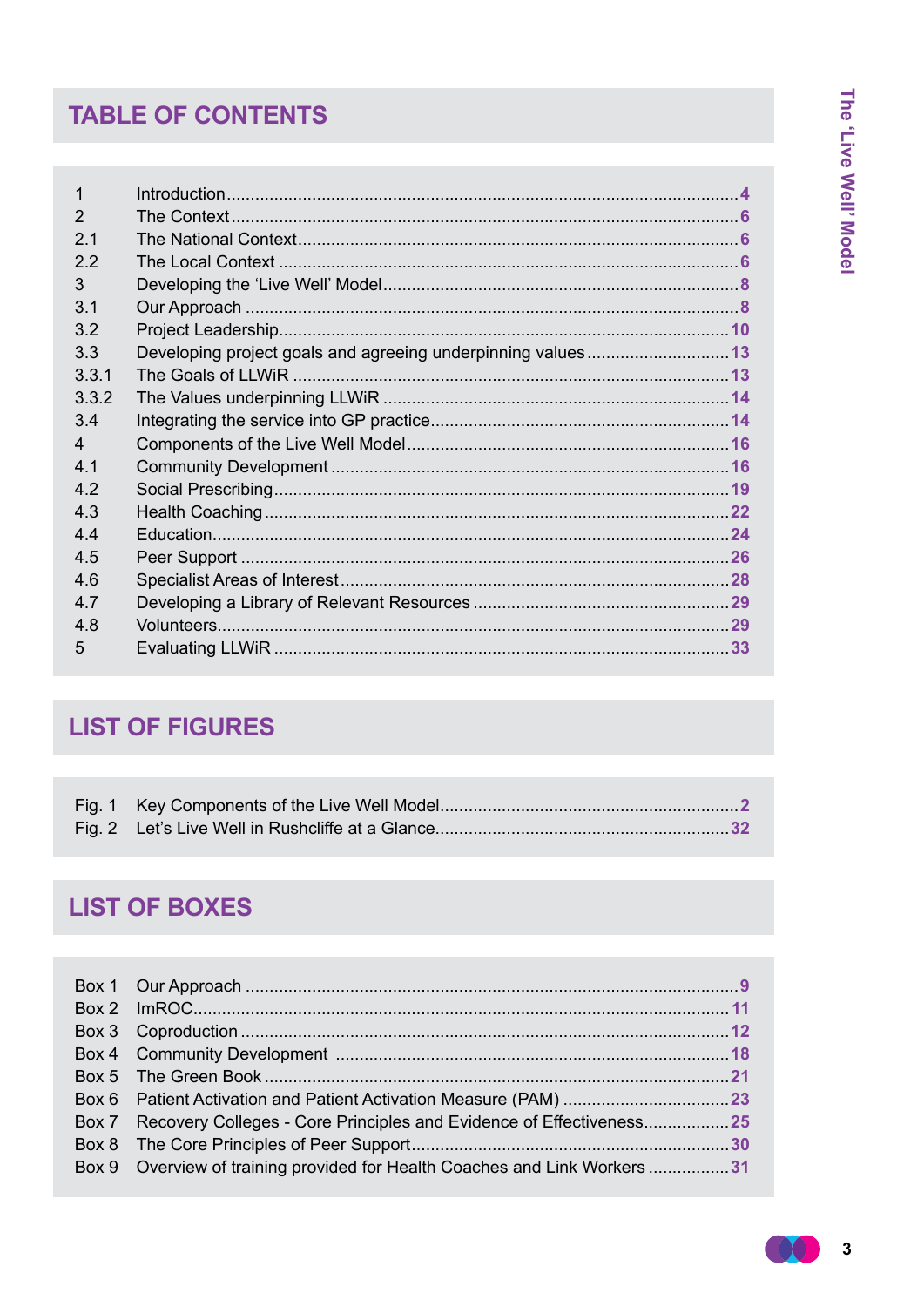# **1. Introduction**

The Live Well model brings together best evidence for community development, social prescribing, health coaching, health education and volunteering – all linked and developed through a core coproduction forum. This paper describes the development and outcomes of the pioneer Live Well service – Let's Live Well in Rushcliffe (LLWiR).

LLWiR was developed to meet the needs of people living in Rushcliffe who have complex long term physical and/or emotional health conditions and/or who are isolated, excluded and/or find services difficult to engage with. The service is open to self-referrals as well as referrals from any primary care services, social services, the voluntary sector, family members and community facilities. It offers initial engagement, assessment and health coaching based in GP practices, and where appropriate this leads on to an introduction to a link worker who supports people to engage in activities related to their personal goals and works with community resources to extend and develop opportunities in the community.

The coproduction group is the core of the project. Regular meetings with a large group of stakeholders not only co-constructed the initial model, but facilitates an ever expanding range of additional initiatives including a learning network offering educational opportunities in a range of facilities, multiple community cafes (where people can meet others in a safe place, attend learning opportunities and buy refreshments); a volunteer pathway and strong links into

existing services. Additional features of the model include the provision of a small funding resource for new initiatives; employment of peers (people with their own experience of long term conditions) in all roles within the team; and external facilitation and project management from a Recovery focused organisational development organisation (ImROC).

A full evaluation of the project was undertaken by Nottingham Trent university to assess impact on health and service use. 1483 referrals were received in the first 13 months of service provision . This study reported significant improvements in patients' physical and mental wellbeing after the initial four month period which were maintained after eight months. There was also an increase in community group membership at 4 months which reduced slightly by 8 months. There was a decrease in both primary and secondary care usage over the evaluation period. The economic evaluation of the programme attached savings to the improvements in health as well as the changes in health and social care usage. Projected over a year post-baseline assessment, this estimates a ROI of £1.00. In other words, if the patient benefits recorded for the first four months are continued for the rest of the year, the programme will recoup 100% of its costs by January 2020.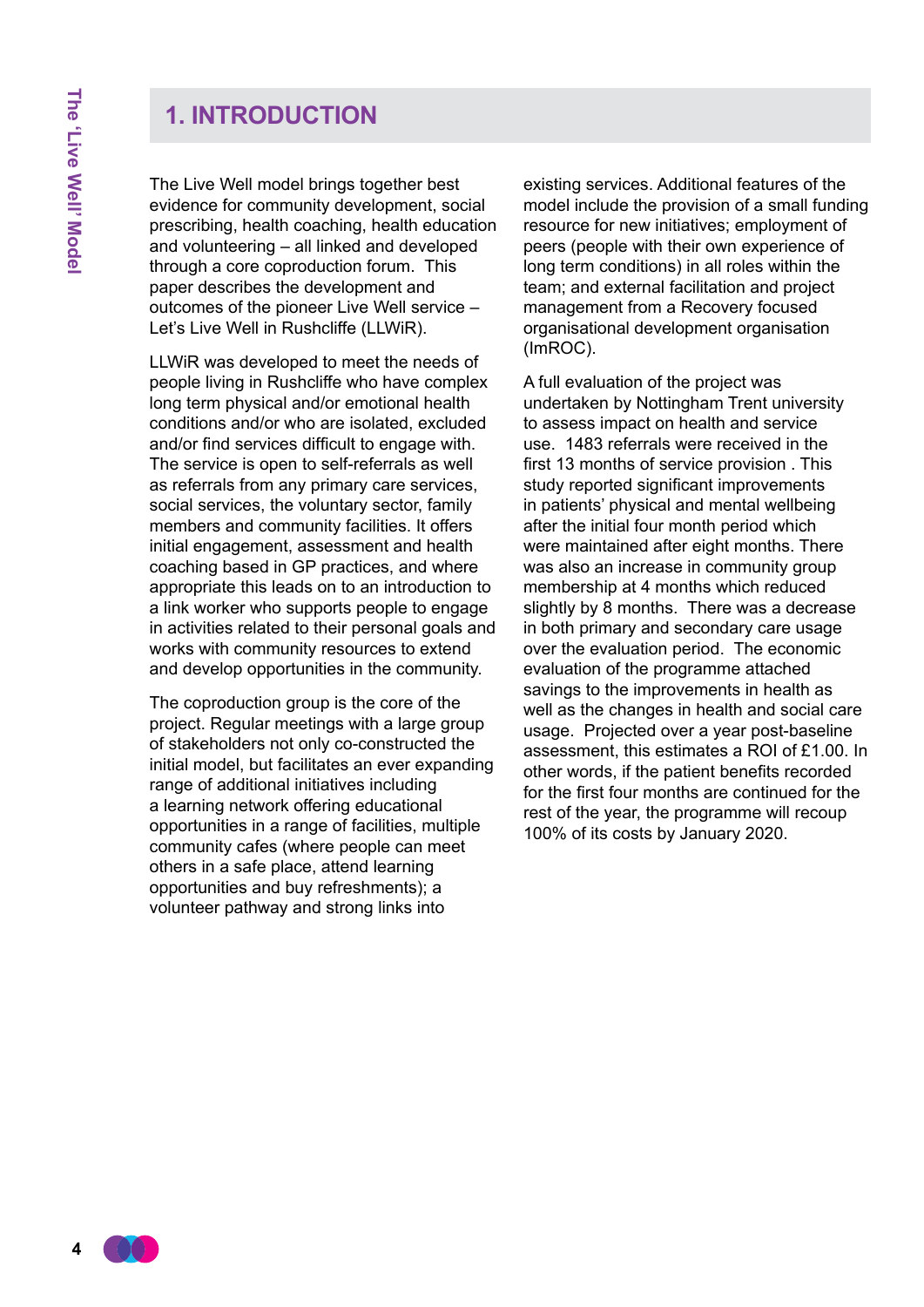*"Well, most of a population's health and wellbeing is determined by environmental factors, and things that are not to do with healthcare. And, you know, sometimes the traditional medical model, if you like, has been very, you know, our role is to just do the medicine and that's it. But we work in a system, we work in… All these things are interdependent, and if we want to, we might not be the experts on it, but if we want to help our patients more and help the population, then we need to access these sort of broader things".* 

*GP*

*"I think social prescribing is having the time to explore an individual's needs regarding their wellbeing and then tailoring support to the individual's needs, rather than just saying, 'You can go to X, Y or Z'. Not assuming that just because somebody has a diagnosis of X that they'll need X, but really exploring an individual's needs and seeing and supporting the individual to achieve those goals while promoting self-management. There is no point providing a wonderful service and then, when we go, the person is back at square one"* 

#### *Health Coach*

*I think as we work with individuals to get them engaged more with the community, the community itself then benefits by having more people engaged with it, so it becomes almost organic and it can grow and develop itself, just to help to meet the needs of its members, I guess.* 

*"… theory's all very well, but I see the patients I'm referring coming to see me less. I can have a look at their notes and see what's been written and see that they're making connections".* 

*GP*

#### *Link Worker*

*The health coach and the patient, we work together to assess a way forward, essentially looking, in very broad terms, at goals and areas for goals to be placed in. This could be over one, two or three sessions, there's no time limit on it [lines omitted] the end result is to come up with goals and then to break those goals down into achievable steps. If that needs some support in the community, in terms of physical support to help them get to a new group, for example, or to help look at the way they shop differently or something like that, then we have link workers.* 

*Health Coach*

# 5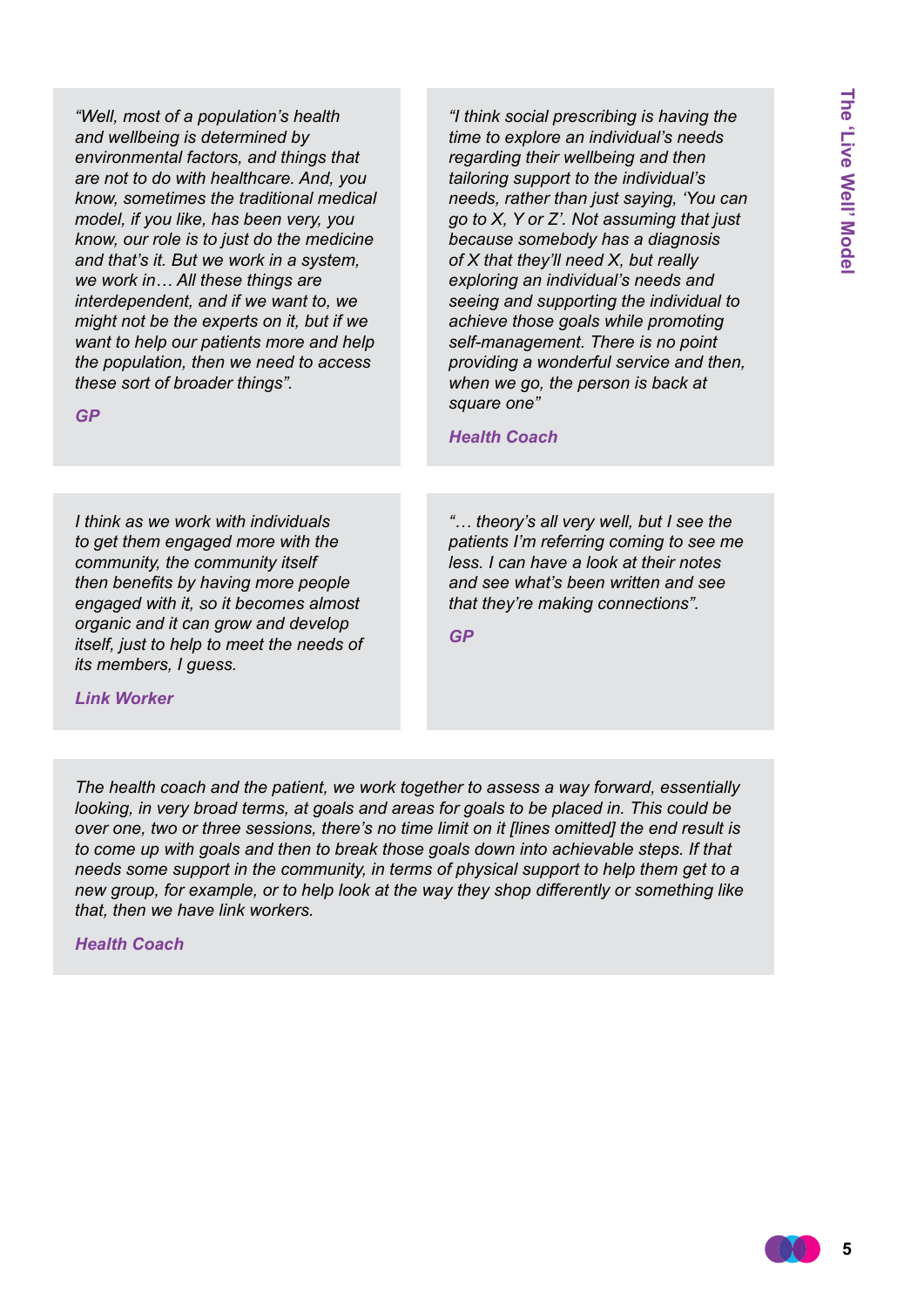# **2. The Context**

#### **2.1 The National Context**

The pressures on todays' health and social care system are well documented: life expectancy is increasing and numbers of people living with long term conditions now account for 70% of the healthcare budget; there is a widening gap in health inequalities largely due to social factors (like finances, education, housing and isolation) - issues which are not routinely addressed by health services; public expectations of services are rising and new treatments are continually developing, placing ever greater economic pressures on services.

Solutions to this complex picture have been proposed in the 5 year forward view<sup>1</sup> and further detail is provided in the 5 year forward view for mental health<sup>2</sup> and the GP forward view<sup>3</sup>. All of these documents place an emphasis on primary prevention through public health initiatives; secondary prevention through primary and secondary health care and self-management as people are further enabled to manage their own wellbeing through education, coaching and personal budgets. In addition these visions for a healthier future call for greater integration of primary and secondary services – including acute and urgent care; health and social care, mental health and physical health services, and far stronger partnerships between statutory services and the voluntary sector alongside the development of more confident, capable communities.

Many new structures and approaches are developing to support the transformation of health and social care services, for example Multi-speciality Community Providers that integrate expertise in one place based team; HiAP (Health in All Policies) informed by the Marmot review<sup>4</sup>, with localities seeking to reduce Health Inequalities by actively addressing the health implications of all

developments in a community: transport, industry, housing, environmental issues, education etc. Vanguard sites to lead innovative new developments in health and social care with dedicated funding for pilot projects; Sustainable Transformation Plans, recently replaced by Integrated Care Systems working across systems in an area based approach to integrate and synthesise services and sectors to meet the needs of the local population. Yet the simultaneous development of integrated approaches, alongside the generation of evidence to demonstrate their effectiveness and efficiency, whilst 'the aeroplane is in flight' - continuing to provide treatment and care for the local population -is a huge ask for even the most motivated and well-resourced teams.

#### **2.2 The Local Context**

When NHS England published 'Next Steps on the Five Year Forward View'<sup>5</sup> it signalled the intention to move to Accountable Care Systems (ACS) in the NHS. NHSE describes a key duty of an ACS to: "Deploy (or partner with third party experts to access) rigorous and validated population health management capabilities that improve prevention, enhance patient activation and supported self- management for long term conditions, manage avoidable demand, and reduce unwarranted variation ....". Nottinghamshire (specifically the Greater Notts STP) has been identified as an area that will adopt this way of working in the first wave.

Principia is a key element of the Greater Notts STP situated in Rushcliffe, a rural and suburban area to the south East of Nottingham city with a population of 125,076<sup>6</sup>. Although the proportion of the population aged over 65 years in Rushcliffe is 15% higher than the average in England, the CCG area has the least deprived population

- 2 NHS (2015) Five Year Forward View for Mental Health, London
- 3 NHS (2016) General Practice Forward View. London

5 https://www.england.nhs.uk/wp-content/uploads/2017/03/NEXT-STEPS-ON-THE-NHS-FIVE-YEAR-FORWARD-VIEW.pdf



<sup>1</sup> NHS (2014) Five Year Forward View, London

<sup>4</sup> Marmot, M (2010). Fair society, healthy lives: the Marmot Review: Strategic review of health inequalities in England post-2010. ISBN 9780956487001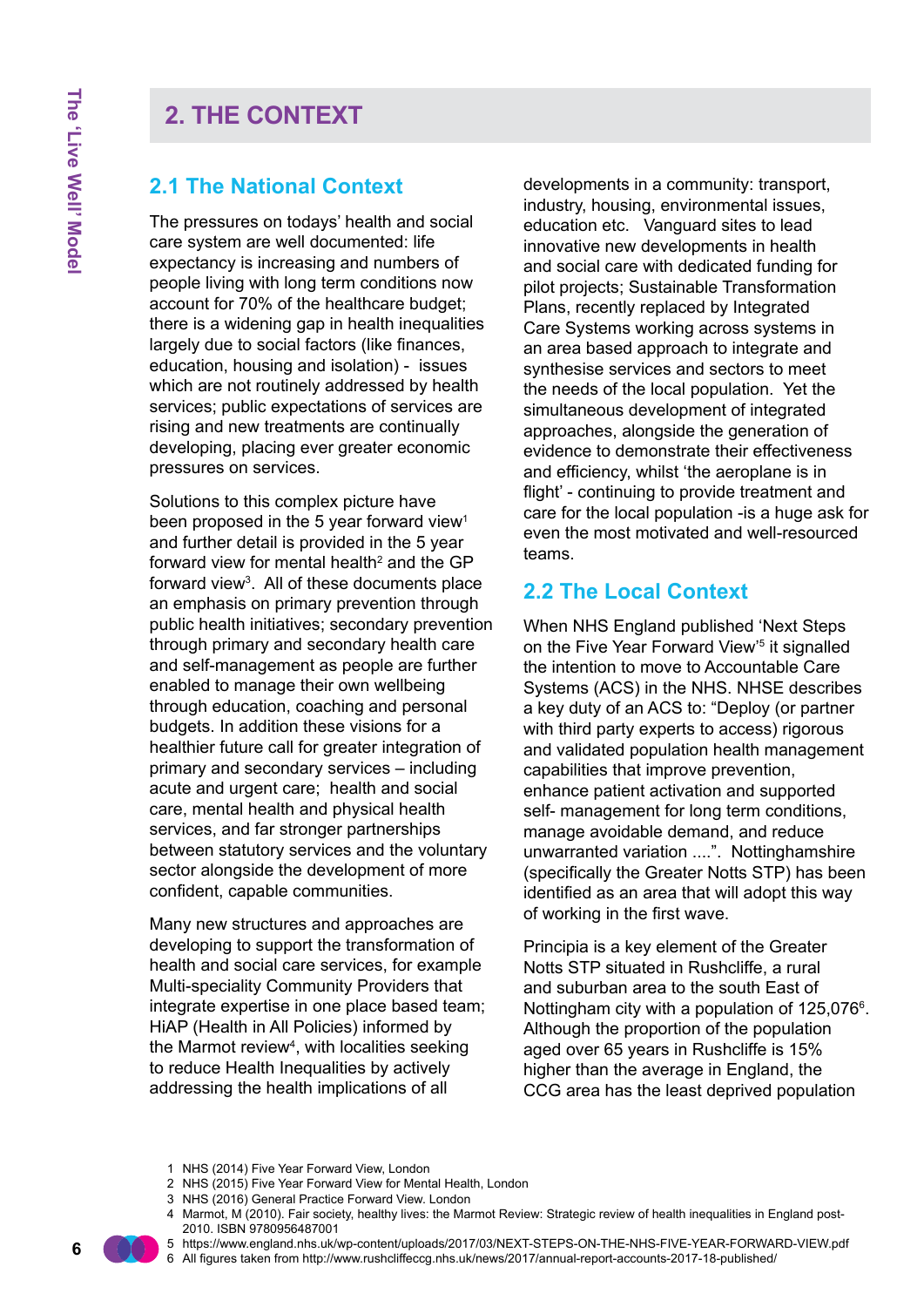in Nottinghamshire. In terms of its Index of Multiple Deprivation (IMD) score, Rushcliffe (with a score of 8) is also better than the England average of 22 (England worst – 51; best 6) and it has a lower unemployment rate (0.8% compared to the England average of 1.8%), lower child poverty rates 7.2% compared with the England average of 18.6%. As expected with significantly lower levels of deprivation, Rushcliffe displays good health outcomes as compared to the England average despite its older population. Deaths from all causes in under 65 years is at 73.9 compared to the 100 England; hospital admissions caused by injuries in children (0-14 years) is 68.2 compared to the 109.6 England average and obesity and excess weight prevalence's are significantly better in Rushcliffe compared to England across all ages, and in many instances have the best levels in the country.

As a Multi-specialty Community Provider (MCP) organisation Principia is a local partnership of GPs, patients and community services which has been selected as one of 50 'Vanguards' across the country with funding to lead significant changes in the way local health and social care services are delivered. As part of this, Principia MCP is a registered intensive "Empowering People in their Communities" (EPC) site (see appendix 1). This involves an implementation plan that includes the following elements:

- 1. Work with communities to grow these resources to meet health and wellbeing needs
- 2. Build a network of supported volunteer roles
- 3. Deliver of systematic self-care support for people with COPD, diabetes and with 3 or more long term conditions.

Principia's ambition is to support its communities and clinical teams to begin to change the culture and approach to health and wellbeing. There is recognition that although many good areas of practice exist, but there is disconnection, fragmentation and sometimes duplication between health, local authority and third sector services. There have been tangible successes in delivering improved care and outcomes for people with physical health problems, supported by coordinated and motivated primary care services. However the "disparity of esteem" still exists for people with serious mental illness, whose life expectancy remains far lower than the rest of the population. Advances in healthcare have not been matched by progress in services to prevent illness and support self-care.

Principia aim to address these issues by investing in people and services to address this fragmentation, encourage systematic assessment of patient activation, and support routine referral of people all along the spectrum of health "risk" for self-care support. At the same time, gaps in provision will be identified with a view to further investment and development in years to come.

Principia Vanguard MCP divided population health management into 10 programmes, under the leadership of different clinical and managerial teams. However, there was a recognition that supported self-care and activation is needed across the whole population, and incorporated five MCP workstreams 1-5 (primary prevention, self-care, secondary prevention, ambulatory care sensitive conditions and mental health). The objectives of these workstreams included:

- Increase patient activation in people who see health coaches and community connectors
- Increase uptake of local authority and 3rd sector services provided to support selfcare
- Identify gaps in these services
- Reduce the financial impact on the NHS of people who access these services

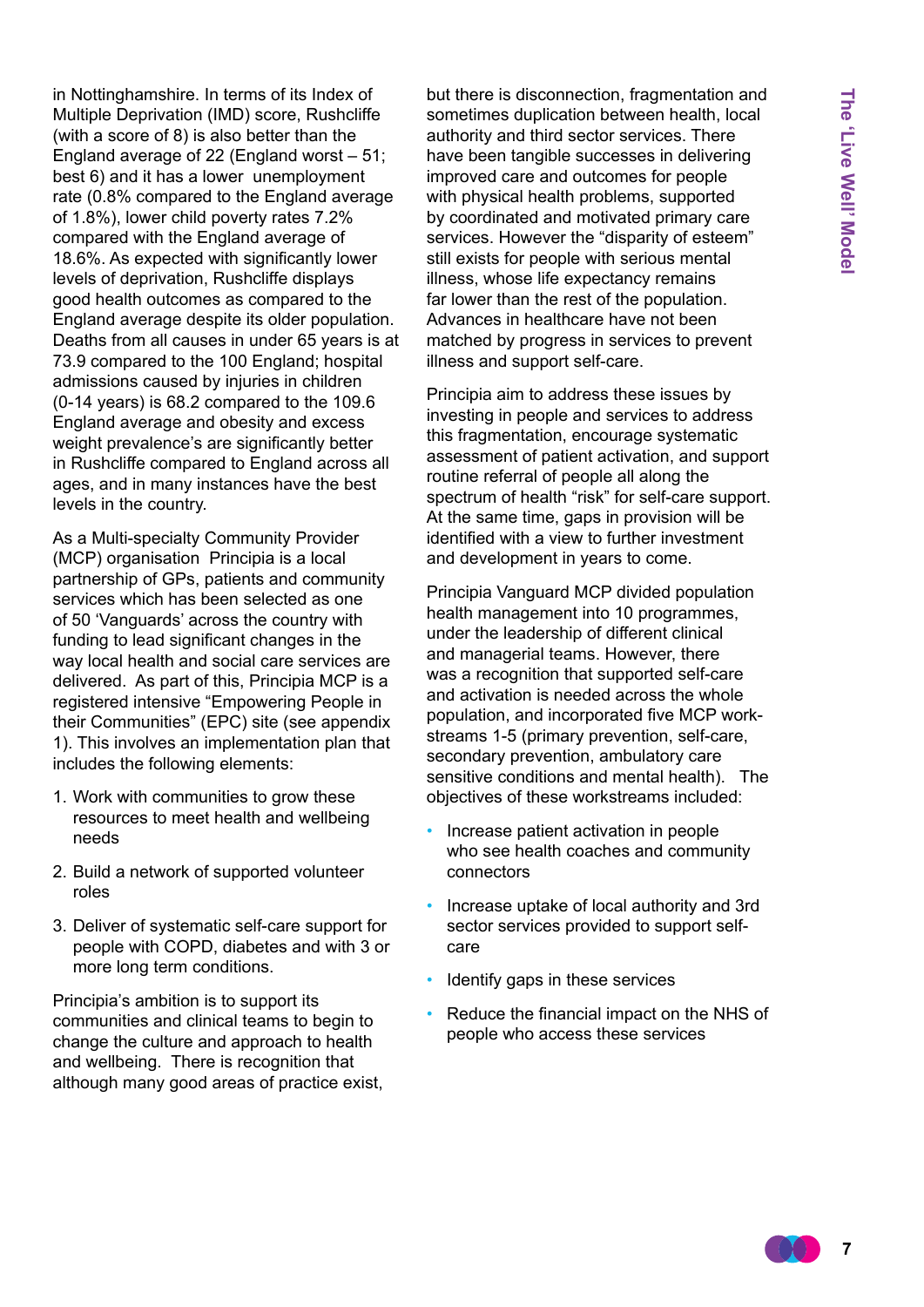# **3. Developing the 'Live Well' Model**

#### **3.1 Our Approach**

The Live Well model developed through an ongoing co-productive process, continually drawing on the expertise and experience of a range of stakeholders (including General Practitioners and CCG staff with MCP roles for primary prevention/self-care), Local Authority staff including public health, reenablement, parks and leisure and IT staff, voluntary sector groups, emergency services, housing, employment, sports and leisure organisations) and increasingly, as the project progressed, responding to the experiences of staff working in the Live Well team, their clients and the community members with whom they worked. The power of coproduction has been well described (see Box 2): it is about bringing together all available expertise and experience around a shared challenge, to agree on goals, consider research evidence, share personal and professional experience and suggest possible courses of action. A coproduction group can discuss, debate, develop, test, amend and evaluate ideas over time. New solutions are generated, new group members are identified, everyone can both contribute and benefit in a synergy that is not possible in exclusive, closed or solely professional groups.

The overall model was informed by the 'The Triangle that Moves Mountains' philosophy that has been successful in developing complex social policy transformation in Thailand7 . This focuses on three factors: providing relevant evidence, research and examples of practice from elsewhere; working with local people, organisations and resources to develop a 'community sensitive' approach over time; and engaging and influencing local leaders to create political pressure to transform systems, (see Box 1).

The Live Well coproduction group met regularly throughout the project. Initially agreeing on the nature of existing challenges, the values, aims and objectives to be met (see Box 2). Subsequently reviewing research underpinning potential approaches along with the expertise and experience presented by different members to determine the values of the project, an outline service model and a profile of the people who the project would target. There was a strong commitment to making the service accessible to anyone who felt they might benefit from it so the service initially targeted anyone over 18 years that is registered with a GP Practice in the Rushcliffe.

The ideas of the coproduction group were developed into a proposal which was successfully submitted for funding from Rushcliffe MCP Vanguard Site. The implementation of the model was then considered by the group and the project goals, objectives and time plan were agreed; values were developed. Relevant expertise within the group was utilised in the recruitment of staff (who were required to bring diverse lived and life experience which they could explicitly apply in their practice); the training of project staff (with input from coproduction group members for example Public Health England; NHS England; Local Authority leads for coproduction and for community learning.

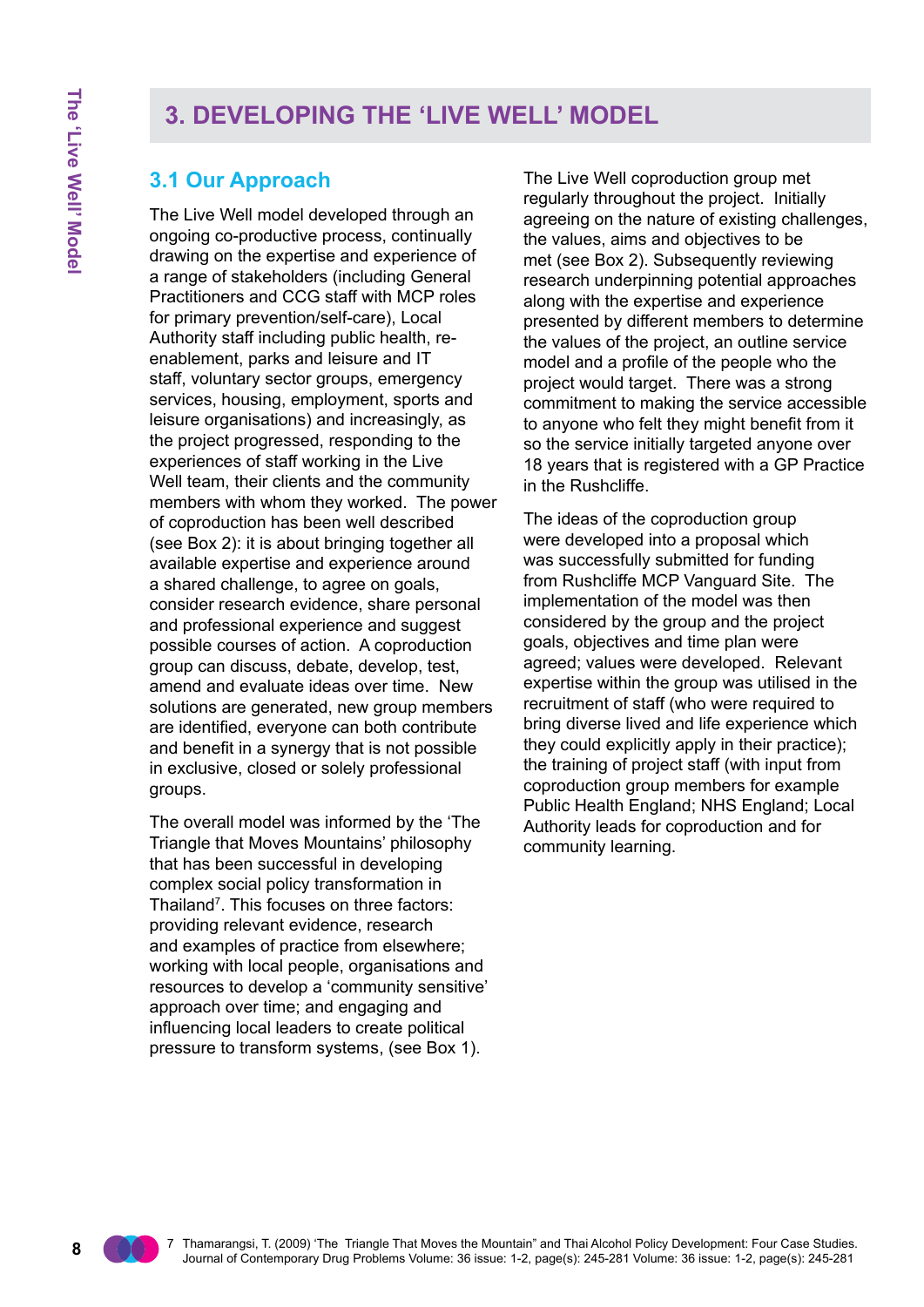## **Box 1. Our Approach: 'The Triangle that Moves Mountains'**

The "Triangle that Moves Mountains" is a conceptualized strategy for solving difficult social problems by bringing together and strengthening three inter-related sectors (1) research/ knowledge; (2) people/social movement; and (3) leaders/political involvement. Thus, when key evidence (for example local evidence of need/gaps in service provision; approaches that have worked elsewhere, research findings in related areas) is presented to key stakeholders from various sectors and disciplines during regular meetings then a social movement is created. These stakeholders communicate with their leaders who advocate for change with system leaders who create political pressure. These bottomup and top-down drivers begin the transformation of cultures, structures and systems necessary for change.





#### **People/Partnerships Research/Evidence**

#### **Leadership/Political influence**

Vanguard funding sets parameters, expectations, outcomes.

ImROC – external facilitator with no competing interests and extensive experience of coproduction, collaboration, social prescribing, recovery focused and appreciative approach.

Distributed, system wide leadership – public, community leaders, professional, public health and commissioning leaders; local councillors, policy makers, planners and managers.

#### **Research/Evidence**

Research - What is already known about resolving/meeting this challenge?

Applying the research - What is known about what works for whom. and how is it best implemented?

Gather local intelligence about what already exists locally and build on that

Ensure that information is made available to all local stakeholders so that the model can be developed to meet the challenges, resources, strengths and opportunities in local context.

#### **People/Partnerships**

People who live and work in the local community

People from diverse groups, cultures, backgrounds with lived experience of long term conditions

People who provide services of all kinds within the locality (primary and secondary health services, social care, sports, leisure, arts, cultural, religious groups, emergency services, self-help and third sector groups….)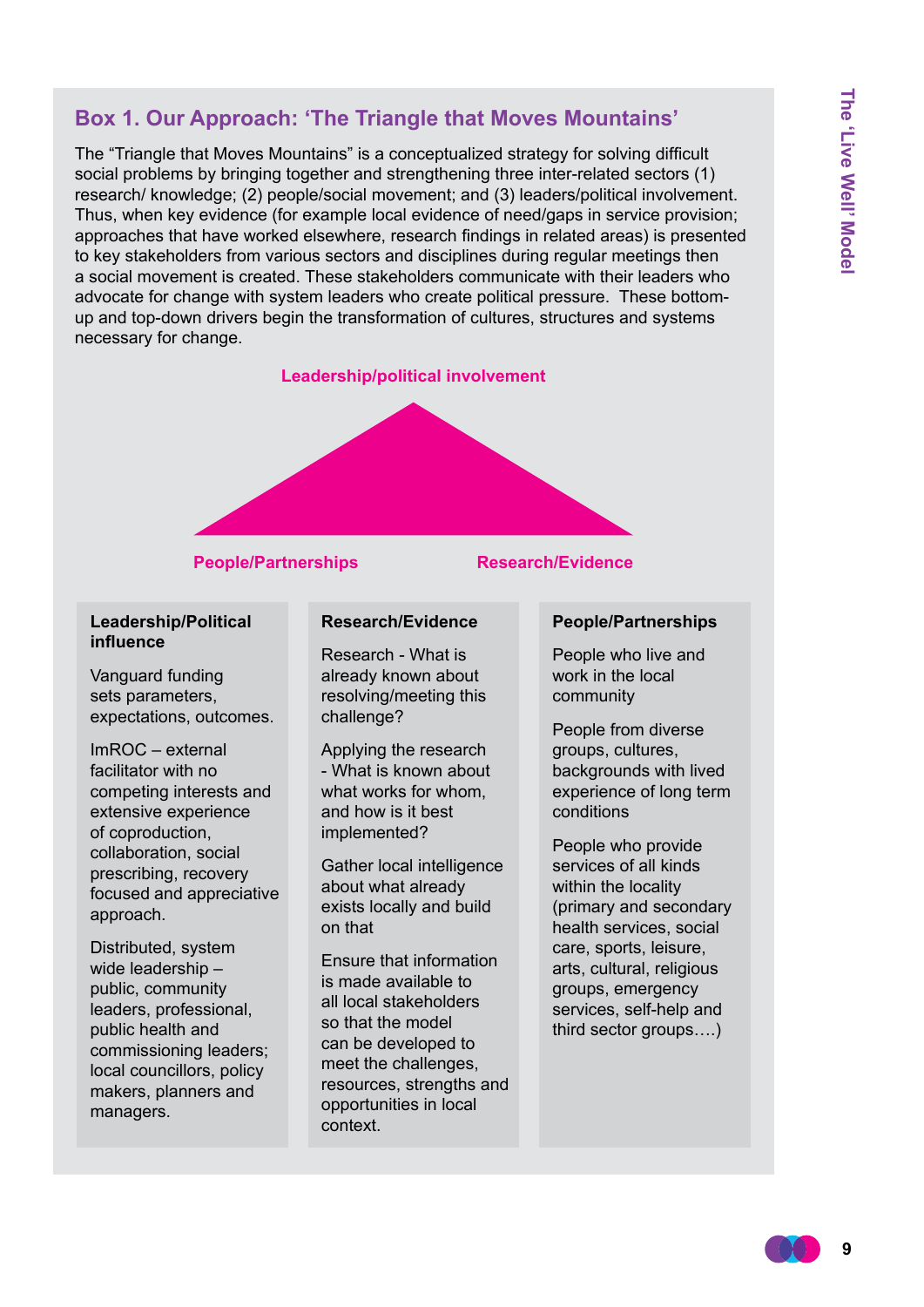Perhaps the most innovative aspect of the coproduction process was the ongoing influence of the group on emerging challenges and the development of new initiatives for the whole community (for example the development of new learning opportunities across the whole patch and the development of community cafés in rural areas, a university campus and small towns). These partnership initiatives - involving religious groups, local public houses, sports centres, libraries, subject specialists and self-help groups - attracted an ever increasing group of coproduction group members, including key influencers, leaders and funders so that the model gradually infiltrated and strengthened a widening range of opportunities with the synergy to impact on the whole population in the locality.

*"I came along to the Co-production meeting yesterday ... and what a wonderful meeting it was! I found myself reflecting on the meeting last night and how powerful the sharing of stories, backgrounds and passions were … I fully appreciate that it took time but I feel it*  was incredibly valuable in developing those vital relationships and genuinely coproducing *a community endeavour - full of admiration for you and what Lets Live Well in Rushcliffe is achieving!"* 

*Newark Mind – co production partner* 

# **3.2 Project Leadership**

One of the counter-intuitive aspects of any coproduction is the need for leadership. Although coproduction is all about partnership on an equal basis, unless the process is informed, facilitated, led and 'serviced' then it will stagnate as everyone waits for someone else to speak up or develop some rules or make a decision…. Yet the challenge facing any local provider who leads the coproduction process is the inevitable competition that exists between themselves and other members: all are likely to be chasing the same limited funding and the elevation of a local group to lead a project can exacerbate rivalry. Commissioning of services is generally based on a competitive tendering process which means that some services win and others lose out on funding. Coproduction, on the other hand, is all about mutual benefit generated in an open, transparent, sharing culture: win-win.

ImROC initiated the coproduction process in the LLWiR project well before any funding was won. Following an approach from a local GP for ideas about meeting the needs of people with severe depression, it was ImROC who suggested that rather than prescribing any solution, we should seek the views of the local community and relevant services and groups about what might work - in a co-productive process. The success of the early coproduction meetings led to increasing commitment to the project by service providers, commissioners, local citizens and ultimately funders. This has driven the ambition and momentum of the project, which has been sustained by well organised, engaging, relevant and mutually beneficial coproduction meetings which reliably lead to inclusive action and progress. The role of ImROC (see Box 2) has been to:

10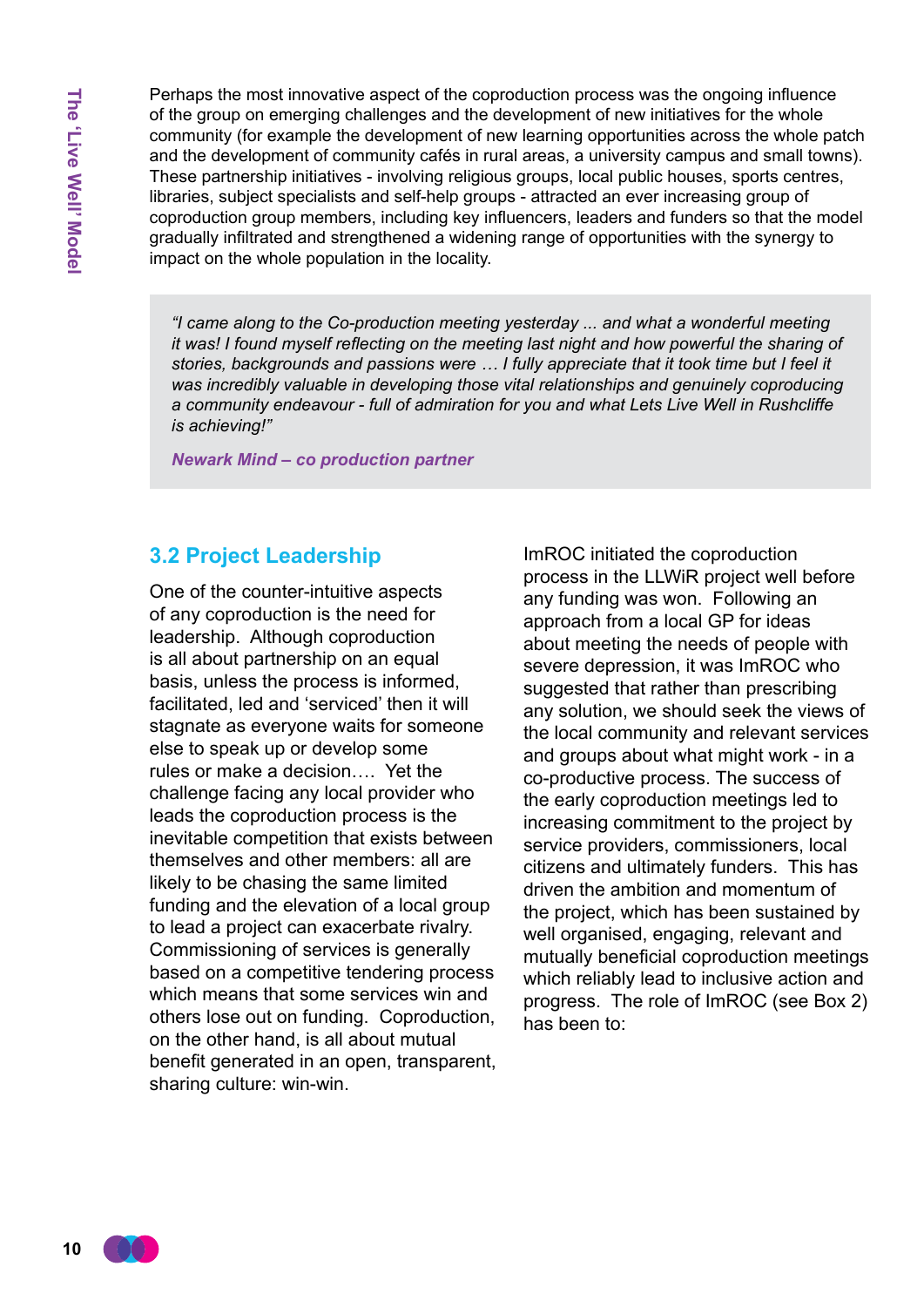- manage the project in line with the project plan identifying and mitigating potential risks;
- facilitate coproduction meetings and ensure that decisions and plans made in the group are implemented as agreed enable the project to evolve organically over time in response to the experiences of project staff and clients and in line with the decisions made in the coproduction group;
- seek relevant evidence and expertise to ensure that the coproduction group is working with best research evidence and practice guidance rather

than relying solely on local people's experience (as required in the Triangle that Moves the Mountain)

- lead the recruitment, training and employment of staff
- enable and oversee the evaluation of the project within the defined budget.

Overseeing the project, a steering group (with local and national representation from all sectors as well as 'patient' and peer worker representation ), chaired by a local GP met regularly to review progress, challenges and risks against the project plan.

#### **Box 2. ImROC**



Centre for Mental Health

Supported by





#### **Box 2. ImROC (Implementing Recovery through Organisational Change)**

ImROC works in partnership with communities to develop systems, services and cultures that support recovery and wellbeing for all. Originally established on behalf of the Department of Health to champion its 'Supporting Recovery' initiative, ImROC is now hosted through Nottinghamshire Healthcare NHS Foundation Trust as a pseudo independent, not for profit organisation. Our role is about enabling people (which use services, work in services and live in communities) to unlock and pool the strengths and talents they take for granted, explore new ways to make use of them, share knowledge learning and facilitate recovery-orientated improvement in the outcomes and experience of health and social care. We rely on and embrace the expertise, experience and collective wisdom of everyone we work with, and support communities to develop as a result. We use our knowledge to inspire others to believe that change is possible; pursue their dreams, and most importantly to act: changing attitudes and behaviours. This ethos of working in co-production is at the heart of our organisational work, and models what we seek to achieve at a practical level too.

#### **See www.imroc.org**

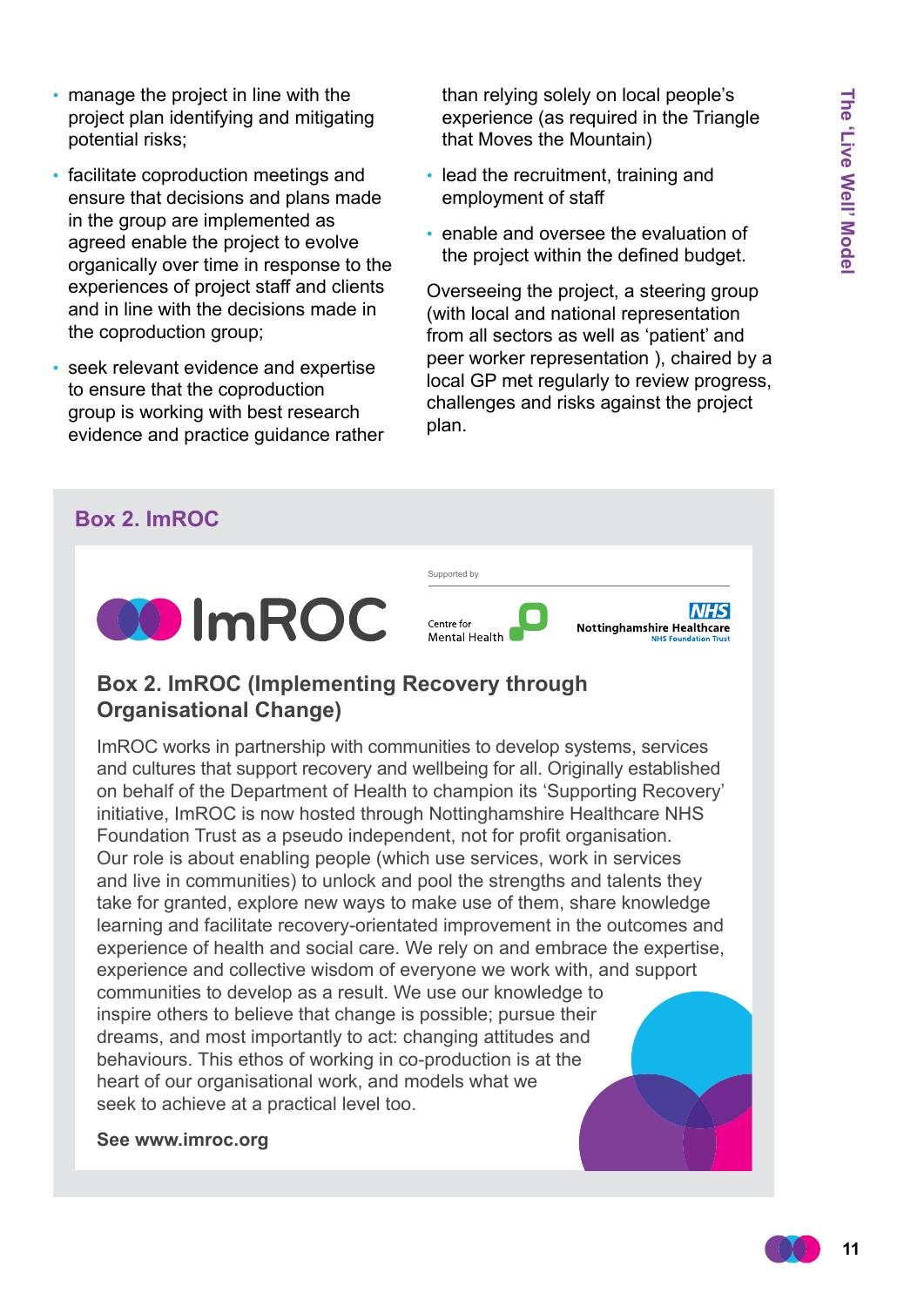## **Box 3. Coproduction**

Coproduction is all about bringing together everybody involved in an issue to work in partnership, make decisions, deliver solutions, evaluate, review and respond together. As Nesta<sup>1</sup> point out: "Co-production challenges the conventional model of public services as a 'product' that is delivered to a 'customer' from on high, and instead genuinely devolves power, choice and control to frontline professionals and the public". By facilitating reciprocal and equal relationships, coproduction enables all participants to both contribute and benefit from the process so that change becomes more relevant, inclusive and effective. The New Economics Foundation<sup>2</sup> have claimed that coproduction is an effective way of building up the local economy engaging, enabling and expanding the resources available. In his introduction to the NEF report, Edgar Cahn explains how coproduction is the root of community development:

*"If social capital is critical to the well-being of society, then we must ask what its home base and source is. Social Capital is rooted in a social economy - and surely, the home base of that economy is the household, the neighbourhood, the community and civil society. That is the economy that co-production seems to rebuild and to reconstruct".*

#### **NEF describe the elements of co-production within public organisations as:**

- See people as assets, not burdens on an overstretched system people are the real wealth (and wasted resource) in society - more than passive recipients in services
- Invest in the capacity of local communities so that communities shift from expecting professionals to have all the answers and take greater responsibility for themselves, building social and cultural capital, nurturing economic and mental capital.
- Use peer support networks to transfer/develop knowledge and capabilities so become a networked organisation with multiple partners.
- Reconfigure services to blur the distinction/change the power balance between producers and consumers of services – value work differently and create a demand for all contributions and reward appropriately.
- Public service agencies thus become catalysts for change rather than simply providers.

#### **ImROC has described their experience and learning about coproduction and conclude with Ten Top Tips for Coproduction3 :**

- 1. Gather the right people for the job.
- 2. Just get started and build momentum around your shared purpose.
- 3. Spend time agreeing the structure and the values of meetings.
- 4. Support every member to contribute to their full potential.
- 5. Tackle the challenge in small steps.
- 6. Listen, listen, listen.
- 7. Back up decisions with evidence.
- 8. Beware the comfort zone.
- 9. Look to the bigger picture.
- 10. Cherish what you create.
- 1 *NESTA (2010)Public Services Inside Out. London: NESTA*
- 2 Ryan-Collins, J. and Stephens, L. (2008) *New Economics Foundation : Co production a Manifesto for growing the core economy*
- 3 Lewis, A., King, T., Herbert, L. and Repper, J. (2017) 13. Briefing paper 13. Co-Production Sharing Our Experiences,Reflecting On Our Learning. Nottingham: ImROC

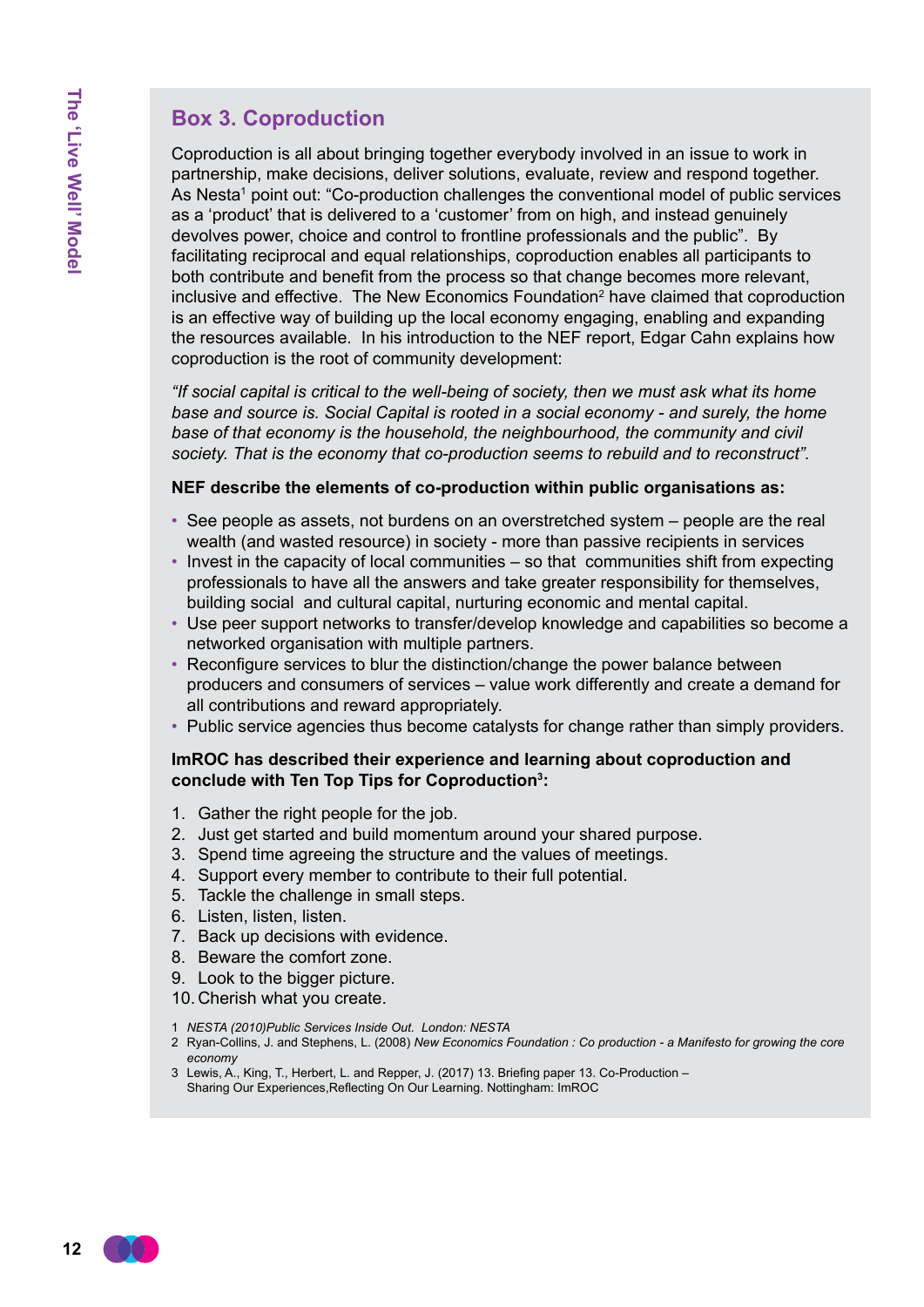# **3.3 Developing project goals and agreeing underpinning values**

The Live Well model aims to empower and enable local people to live well within their communities drawing on local resources and meeting local needs. It has the potential to target different groups within the population (for example older people, younger people, people with specific conditions; people from different minority ethnic groups); to focus on prevention (through health education, smoking cessation, weight reduction, community inclusion) and/or ongoing support (for people with existing conditions); to prioritise different activities (such as workplace wellbeing, access to employment and engagement with services). The specific goals of every project will be different – depending on the funding opportunities, local priorities and the local situation. However, it is important for the whole community, represented in the coproduction group, to be clear and united in setting the goals and values of the project.

The process of agreeing goals and values is an effective way of bringing together the coproduction group in productive relationships. The agreement of goals provides a clear focus and parameters for the project and is key to the establishment and ongoing membership of the coproduction group. The agreement of underpinning values for the project set the culture of the coproduction process, the values are the guiding principles that are most important to the group about the way that they work together. They guide decision making, influence the nature of conversations, inform the training and supervision of project staff and the ongoing development of the project.

# **3.3.1 The Goals of LLWiR – developed and agreed by the Coproduction Group:**

We aim to improve the lives of people in Rushcliffe who are isolated, inactive and/ or have long term condition(s) by:

- Supporting and enabling them to do the things they want to do – *demonstrating an increase in roles, relationships and activities and improvement in personal goal attainment scales.*
- Increasing their understanding of their own condition and improving their ability and confidence in managing their own condition - *demonstrating improvement on PAM Scores*
- Reducing their reliance on health services – *demonstrating reduction in crises, unplanned admissions and frequency of GP attendance.*
- Increasing engagement in local communities – *demonstrating increase in activities, engagement with local community amenities, and achievement of personal goals.*
- Increasing partnerships between different organisations and sectors to reduce duplication and gaps between services – *demonstrated in discussions at coproduction meetings.*
- Identifying gaps and developing new, accessible opportunities – *demonstrated by collecting weekly updates about their community development activities from link workers.*

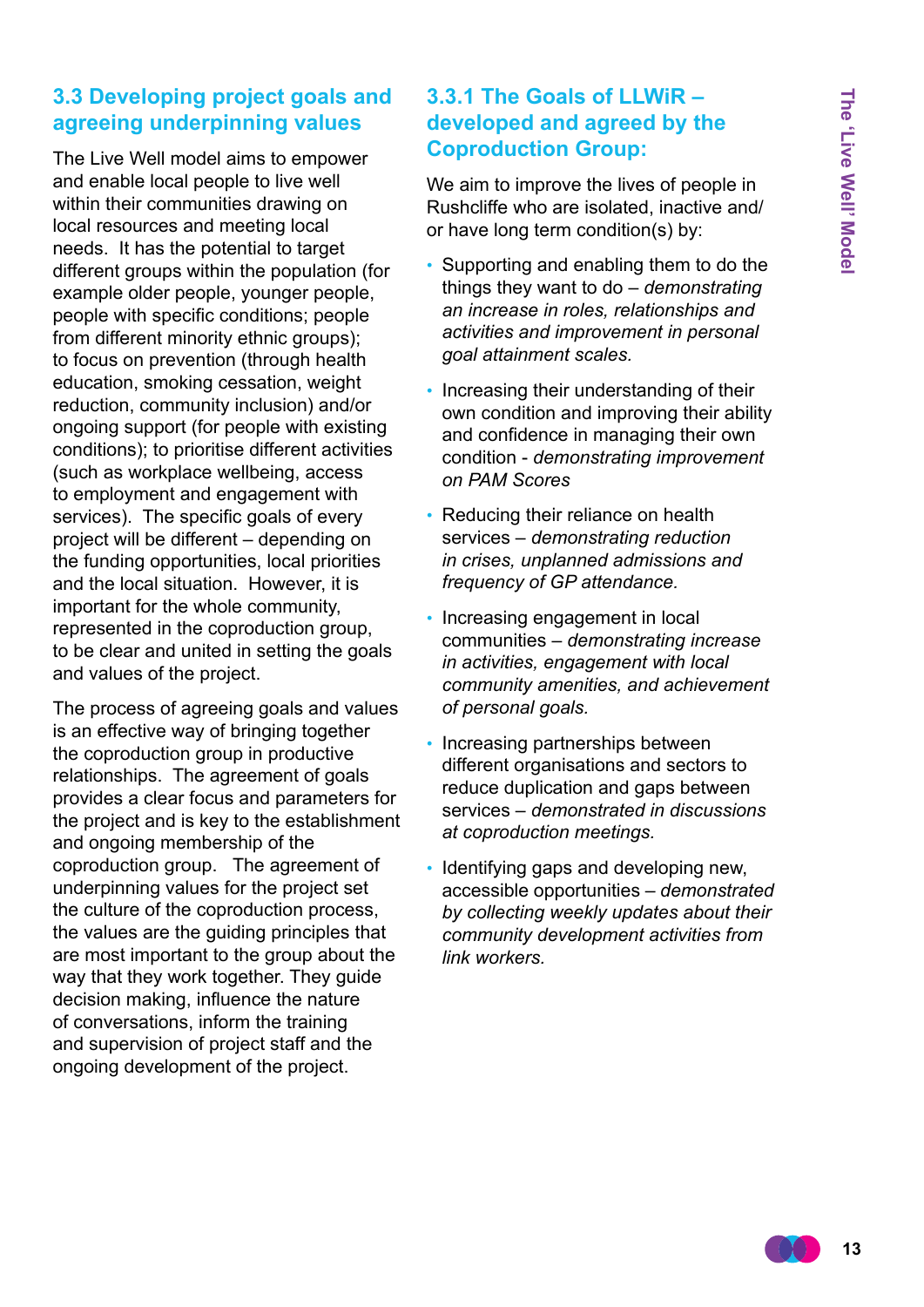# **3.3.2 The Values underpinning LLWiR – developed and agreed by the coproduction group**

Live Well draws on the extensive experience of coproduction group members. Their collective belief in the potential of all citizens reflects a 'Recovery' approach. The term Recovery has been reclaimed by people with mental health problems to refer to their ability to live well in the presence or absence of symptoms of their condition<sup>8</sup>. For *services* to focus on Recovery they need to shift their focus from symptoms and problems to strengths, assets, experience and goals. For *people* to achieve recovery they need to identify their own goals – and work out what sort of information and support will enable them to achieve these goals. For *communities* to support recovery they need to become more confident about their own abilities to accommodate, support and benefit from the contributions of people who experience different conditions. Our values are quite simply:

To always inspire **Hope** by demonstrating our belief in people: everyone has the potential to live a more fulfilling and satisfying life.

To empower people to take **Control** of their own condition, their own treatment and their own lives.

To enable people to access the **Opportunities** (facilities, activities and resources) that will enable them to achieve their life goals<sup>9</sup>

# **3.4 Integrating the service into GP practice**

Living Well was originally conceived as part of the Rushcliffe NHS new care models vanguard- Principia MCP -and a business case was written and accepted to fund a pilot project that has evolved to become Lets Live Well in Rushcliffe. The return on investment was predicated on a reduction in the use of NHS services by people supported by the service. It was designed to be integrated and colocated with NHS GP services: this was necessary to get the service up and running, using the regular contact that people have with GPs and health centres to drive uptake and visibility.

In the first phase there have been three different referral pathways. Firstly people who are opportunistically identified during consultations with GPs are offered a health coach assessment. Secondly, patients attending for their annual long term condition health check, usually with a nurse, can be offered a referral. Finally, GP computer disease registries were analysed for people with characteristics suggesting they may benefit from the service, and invited by letter. Examples included people with serious mental illness at risk of developing further long term conditions.

Referrals have been made as easy as possible using a simple "E-referral" system embedded in the clinical IT system used by health care professionals every day. Health Coaches and Link workers use the same system to record their activity, making it simple for NHS professionals to see what has happened.



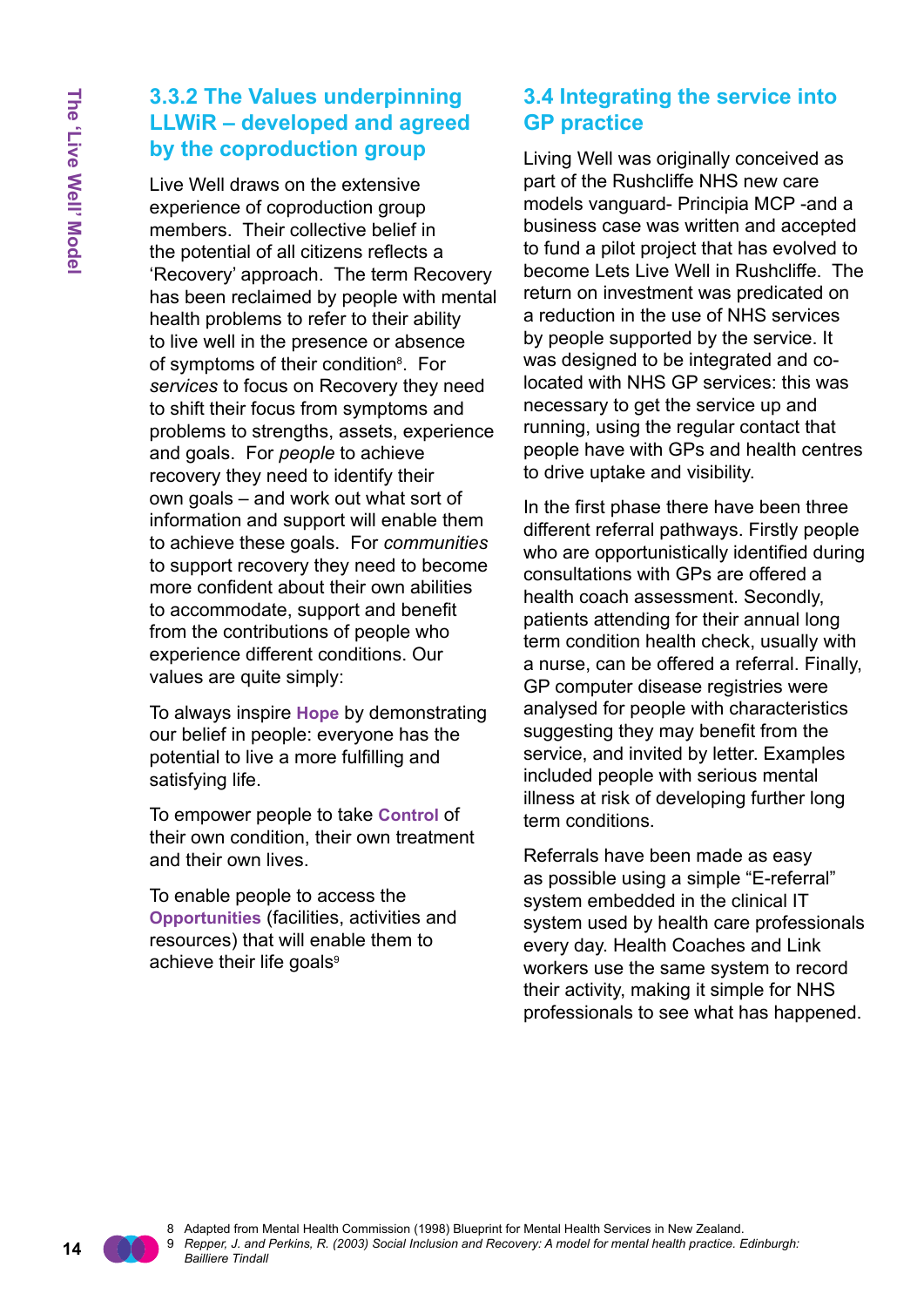General Practice teams continuously recognise people who's health wellbeing are influenced by psychological and social factors more than medical issues. It has been a source of frustration for GPs and nurses that they have had neither the time to address these problems, or any places to direct patients for support.

As GPs on the steering group have reflected, many clinicians have felt it is their job to deal with medical problems alone, with many very reluctant to explore concepts such as activation, address the social determinants of health, or support lifestyle change. With these factors in mind, there has been a concerted effort to communicate the benefits of Living Well during the first few months. GP leaders have visited practices, attended MDT meetings and presented at educational events. The evidence base for this approach, detailing the potential improvements in quality of life for Rushcliffe citizens, alongside reductions in use of NHS services has been emphasised. Real-life stories of local patients whose attendance at the GP surgery has dramatically dropped following their introduction to the service has helped support this message.

*'There is a feeling, supported by the early evaluation interviews, that hearts and minds are changing amongst medical teams. All practices, and most GPs have made at least one referral to Living Well. Stories of people's lives being transformed are being discussed in clinical teams. The early adopters and enthusiasts are delighted to have an option to help people in a truly holistic way'* 

*GP on steering group*

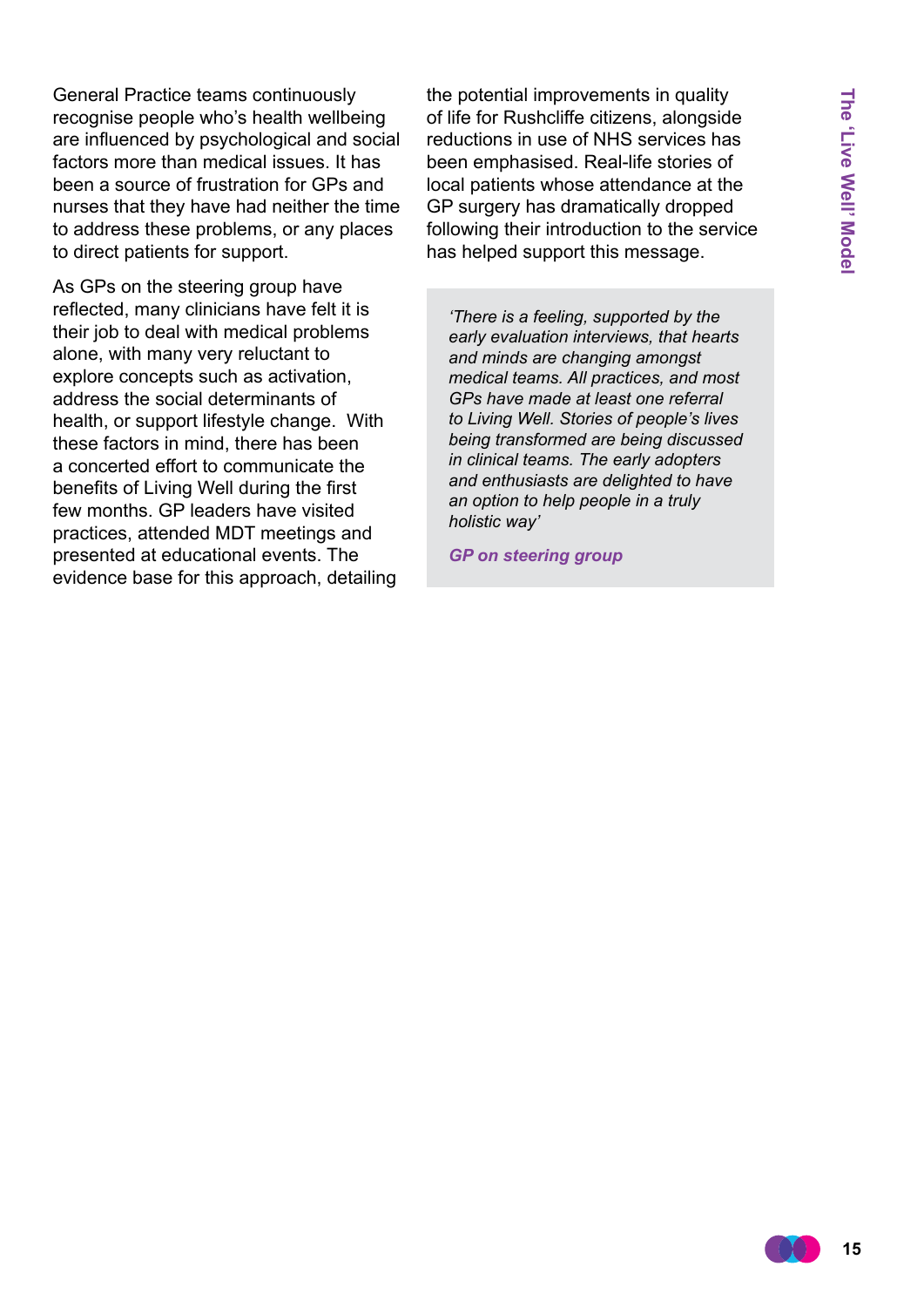# **4. Components of the Live Well model**

#### **4.1 Community Development**

The Live Well model seeks to address the needs of the local population not only by changing local services, but by engaging and developing the communities that they serve. This allows health and social care services to focus on those people requiring specialist treatment and support, whilst communities offer roles, relationships and supports to maintain the wellbeing of the whole population. All communities offer a wealth of untapped resources, expertise and interest. There is ample evidence of the generosity, expertise and support that exists within communities, perhaps most marked in those facing crises – seen most recently in the UK following the Grenfell disaster. Community development approaches have rapidly developed over the past three decades (although different names have been used to describe this work – increasing social capital, community empowerment, improving social value, participatory and action research methods…). They essentially refer to working with communities to identify and build on existing resources, develop new resources, give everyone the opportunity to both engage and benefit from their community and contribute to it (see Box 6).

Within the Live Well project, new relationships have been developed in the coproduction group leading to partnership initiatives to meet the need of Live Well Clients and local communities. For example the Local Authority funded Library service has worked with link workers to a) increase the range of learning opportunities accessible and relevant to Live Well clients (including selfmanagement courses); b) increase the use of existing library facilities and opportunities by Live Well clients; and c) develop new courses and groups running in libraries. These new courses and groups are available to everyone in the community, not only Live Well clients – thus benefitting the whole community.

*'Following a 'meet your village' event in East Leake, LLWiR will be working with the Rotary Club, Lings Bar hospital and others to establish a Dementia café in East Leake and Kegworth. Rushcliffe Golf club want to meet with LLWIR and have offered use of their facilities to support a dusk time walking group. They are approaching Sport England to explore opportunities for golf to be more accessible in the community.'* 

*Health Coach* 

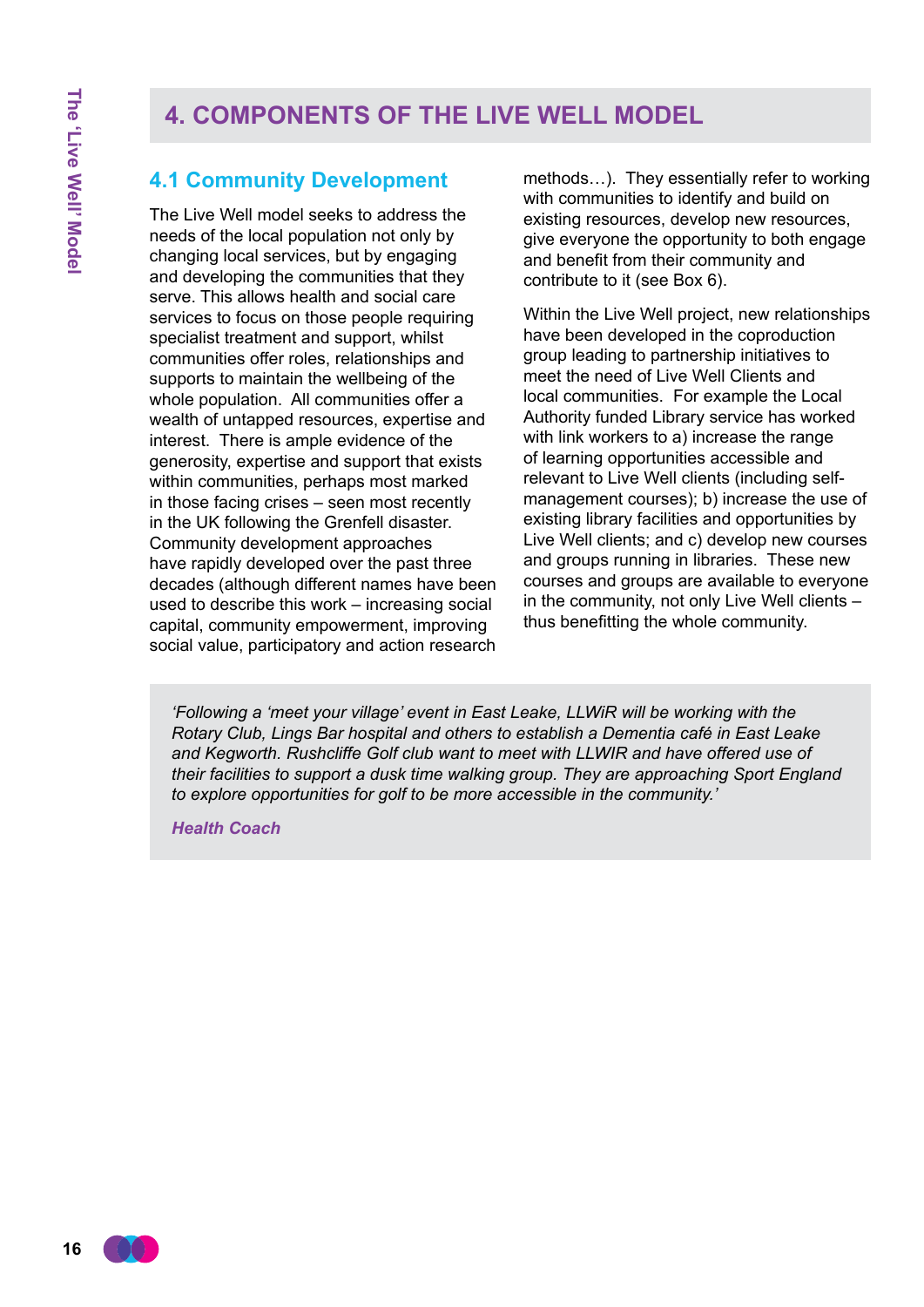Link workers and Health coaches are employed in one specific CCG care delivery group (localities of North, Central and South) and an early priority for each of these 'placebased' teams was community asset mapping. This involved visiting local resources and facilities and sharing the nature and purpose of the Live Well team as well as gaining an understanding of the resource: who it serves, what it offers, how accessible it is, whether they would like any further information or engagement with the Live Well team. This work was invaluable in the success of the Live Well project. Local teams were able to signpost clients to appropriate activities and to the right people within those activities. Local resources were able to join the coproduction group if they were interested. They might receive training and other types of support from the Live Well team to improve their accessibility and confidence (so, for example training on 'working with people who hoard' was offered at the request of the Fire Service and Housing Associations). Some worked in partnership with the team to develop new activities; others offer material support to the team (for example free facilities for groups).

*Since starting the Notts County Football in the Community groups in Cotgrave and East Leake, we have had one gentlemen who has really benefitted from the groups who struggles with anxiety. He said: "I have opened up more to you guys in two sessions than I have with any therapist"* 

*Link Worker Community Development* 

#### **Setting up the East Leake Walking Group**

*I met with an individual at a health week event in December 2017 in East Leake Library. This individual and her daughter were keen to start a local walking group as there was nothing around locally with the nearest group being in Ruddington. Together, we agreed to make this idea a reality and begin building the group together. I met with the two on several occasions and helped them with creating a digital flyer to advertise the group as well as getting the group onto the Notts Help Yourself website. I helped to get the advertising material printed and distributed. On the 11th of January the group had its first walk with a good group of people turning up. I supported this group continuously on the walk each week thereafter. The walk commences each Thursday at 1.30pm and ends with a cup of tea or coffee and a chat in the local café. It has been fed back that the group is a really brilliant way to be active for those who want gentle exercise, but also a fantastic group of people to socialise with who are very welcoming and generally nice.*

*Anne, the walking group lead had this to say recently:*

*"Last week we had a bumper turn out with 9 people walking, two new people and 10 for tea!* 

*We have now had 19 walks, 18 different people involved and 111 attendances which average out at about 6 people each week."* 

*This group is looking like something that will be around for a long while in the future.*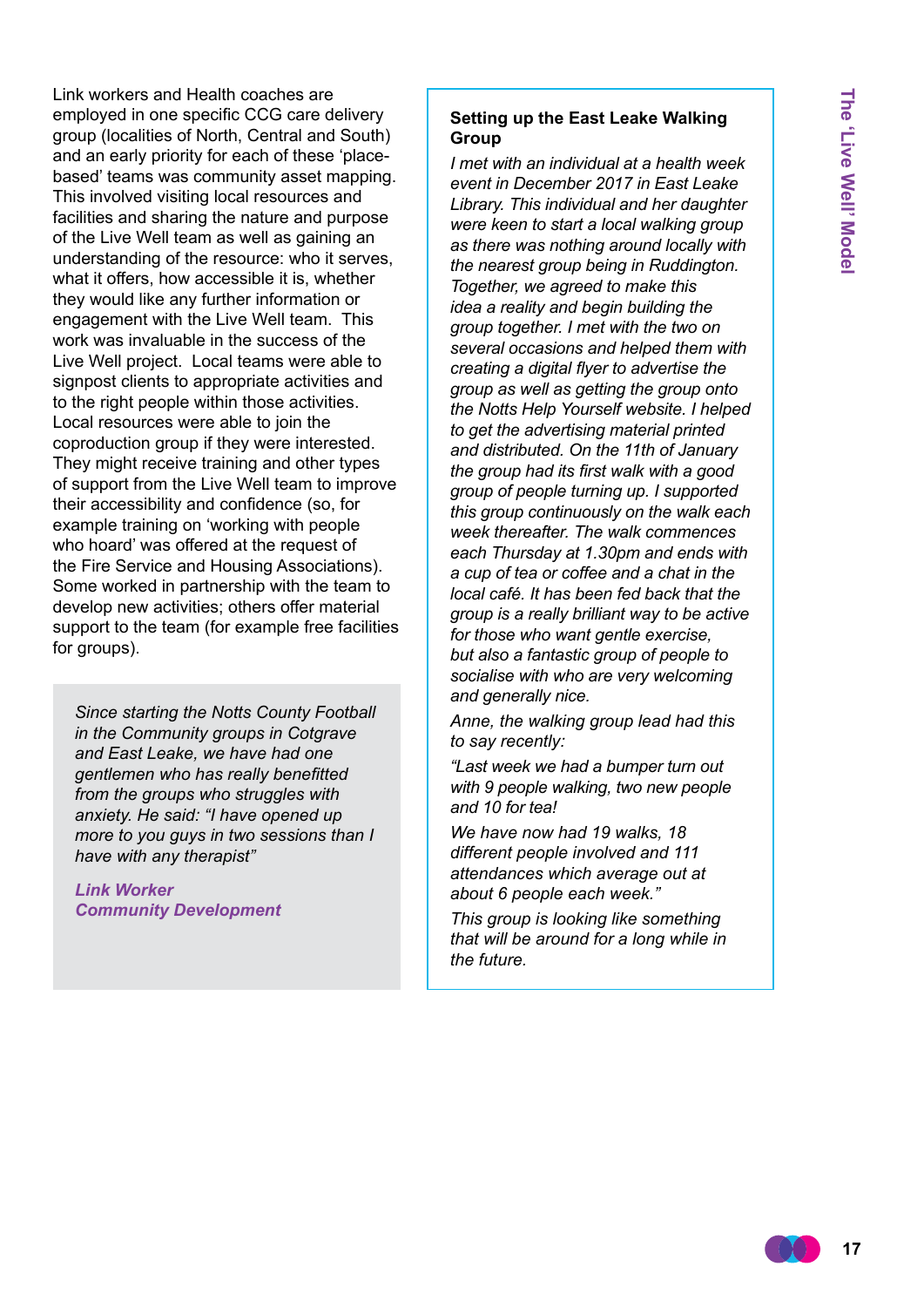#### **Box 4. Community Development**

#### **What is community development?**

Community development is variously defined as either a process or an outcome; a socio-political movement or an interpersonal phenomenon<sup>1</sup>. It includes:

- Empowering communities by strengthening the capacity of **people as active citizens** through their community groups, organisations and networks, and
- Empowering **institutions** and agencies to work in partnership with citizens to shape and determine change in their communities.
- Promoting the voice and action of **disadvantaged and vulnerable groups** by working with excluded groups in active process of participation, learning, action and reflection.
- Promoting **strong communities** by facilitating full active partnership in a mutual and reciprocal solution focused process focused on common problems or the prevention of such problems; increasing the confidence and capacity of local communities to understand, accommodate and appreciate everybody in the local population.
- Facilitating **collaboration** between individuals, interest groups, government, local organisations and funding agencies.
- Supporting the local population to define and voice their own wishes and needs and maximise their **political influence** (to achieve funding, support, recognition…).

In practice these processes redefine the relationship between the secondary and primary stakeholders so that the role of the outside agent shifts from 'expert' to enable; from advisor to catalyst releasing the 'power-from-within' the primary stakeholders<sup>2</sup>

#### **What do we mean by Community?**

Within the Live Well model, we are primarily focusing on the population of a defined geographical locality, within this locality we focus on specific communities – these might be defined by interest, condition, profession, religion, politics, gender, culture or age, and we prioritise those whose needs are not being met with existing resources. The people who we work with are often multiply excluded on the basis of different characteristics such as (dis)ability, personal resources, race, religion, reputation and age. People with mental health problems, particularly schizophrenia, are among the most excluded in Western society so particular attention is paid to their inclusion in all Live Well coproduction processes.

#### **Asset Based Community Development3**

(ABCD) "While deficit approaches focus on problems and deficiencies and designs services to fix these problems, they create disempowered and dependent communities in which people become passive recipients of services rather than active agents in their own and their families lives". The Live Well model draws on ABCD as it is a well tried and tested approach which: Identifies health enhancing assets in a community; Sees citizens as co-producers of health and wellbeing rather than passive recipients; Promotes community networks and relationships that provide caring, mutual help and empowerment; Supports individuals wellbeing by increasing selfesteem, coping, resilience, relationships and personal resources; and Empowers communities to take control over their own future and values and create tangible resources such as services, funds and buildings.

- 1 Wallerstein N. Empowerment to reduce health disparities. Scandinavian Journal of Public Health, 2002, Suppl 59:72–77 2 Fetterman DM. Empowerment evaluation: building communities of practice and a culture of learning. American Journal
- of Community Psychology, 2002, 30(1):89–102
- 3 http://www.assetbasedconsulting.net/uploads/publications/A%20glass%20half%20full.pdf

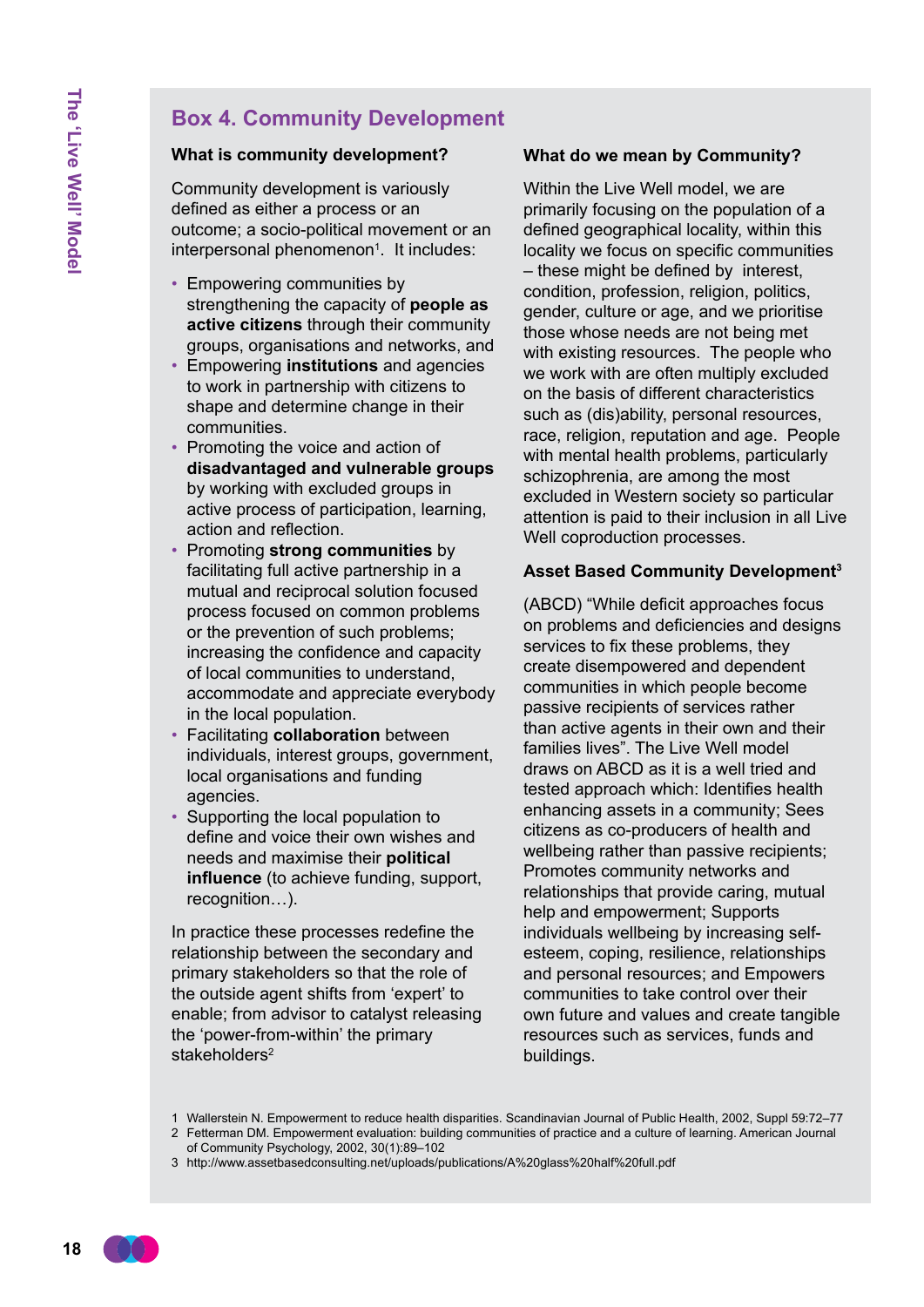#### **4.2 Social Prescribing**

Many people in the UK live in situations that have a detrimental effect on their health, indeed, it has been estimated that around 20% of patients consult their GP for what is primarily a social problem and 15% of GP visits are for social welfare advice<sup>10</sup>. Social prescribing is a way of linking primary care patients who have 'psycho-social problems' with sources of appropriate, non-medical support in the community. This has been seen as one way of making General Practice sustainable<sup>11</sup> an approach to integrating health and social care with the voluntary and community sector.

Social prescribing began as a way of engaging people with mental health problems with activities and supports within their communities as a non-medical referral option to improve health and wellbeing<sup>12</sup>. It has developed into various forms, all offering support to people who are inactive, isolated and/or struggling with a long term condition. Whilst there are social prescribing initiatives that focus solely on 'prescriptions' for nonmedical support from general practitioners, others are based entirely in the voluntary sector. Whilst some focus entirely on arts or exercise prescriptions, others offer prescriptions for broader social support. Whilst some have narrow referral criteria, targeting people with certain conditions or levels of disability, others offer support to anyone who is referred or self-refers. Whilst some link people to a few selected groups, others link people with a range of resources determined by the person's personal interests and goals. Whilst some offer information and signposting, others offer face to face practical support.

Social prescribing schemes generally have three key components:

- i) a referral from a healthcare professional,
- ii) a consultation with a link worker and
- iii) an agreed referral to a local voluntary, community and social enterprise organisation.

*"After working with the link worker I swim regularly which helps me manage my pain, I drive to new places unsupported, which helps me do the things I want to do! My next step is to volunteer with LLWiR"* 

Studies into the effectiveness of social prescribing are generally small, conducted over short time periods with different outcomes measured, however results are promising. The most recent systematic review of research into social prescribing concludes that: *"Such interventions have been found to be cost-saving*<sup>13</sup>*, able to address the mental health needs of hard-toreach populations*<sup>14</sup>*,* <sup>15</sup>*and help to combat loneliness*<sup>16</sup>*. Importantly, the provision of care outside clinical settings can facilitate the development of social relationships and widen individuals' social networks. … Social relationships are positively associated with better physical and mental health, and have been shown to reduce mortality risk to an extent that is comparable to stopping smoking and reducing alcohol consumption*<sup>17</sup>*",*<sup>18</sup>*.* 

- 10 20 The Low Commission (2015). The role of advice services in health outcomes: evidence review and mapping study. Avail able at http://www.lowcommission.org.uk/dyn /1435582011755/ASA-report\_Web.pdf
- 11 NHS England (2016) General Practice Forward View. London
- 12 Friedli L, Jackson C, Abernethy H, Stansfield J. (2008) Social prescribing for mental health a guide to commissioning and delivery. Care Services Improvement Partnership.
- 13 Dayson, C. & Bashir, N. (2014). The social and economic impact of the Rotherham Social Prescribing Pilot: Main evaluation report. Sheffield Hallam University: Centre for Regional Economic and Social Research (CRESR). Retrieved from http://shura.shu.ac.uk/18961/1/Dayson-SocialAndEconomicImpact-Rotherham%28VoR%29.pdf
- 14 World Health Organization. (2001). The World Health Report 2001: Mental health: New understanding, new hope. World Health Organization. Retrieved from https://www.scielosp.org/scielo.php?pid=S0042-96862001001100014&script=sci\_arttext&tlng=e
- 15 Kimberlee, R. (2013). Developing a social prescribing approach for Bristol. Retrieved from http://eprints.uwe.ac.uk/23221/1/ Social%20Prescribing%20Report-final.pdf
- 16 Mann, F., Bone, J. K., Lloyd-Evans, B., Frerichs, J., Pinfold, V., Ma, R., ... & Johnson, S. (2017). A life less lonely: The state of the art in interventions to reduce loneliness in people with mental health problems. Social Psychiatry and Psychiatric Epidemiology, 52(6), 627-638.
- 17 Holt-Lunstad, J., Smith, T. B., & Layton, J. B. (2010). Social relationships and mortality risk: a meta-analytic review. *PLoS medicine,* 7(7), e1000316.
- 18 Halder, M., Mair, E., Wakefield, J., Kellizi, B., McNamara, N., Bowe, M., Wilson, I. and Stevenson, C. (2018) Evaluation of the LLWiR pathway: Preliminary Report. Nottingham Trent University, Dept of Psychology (page 12)

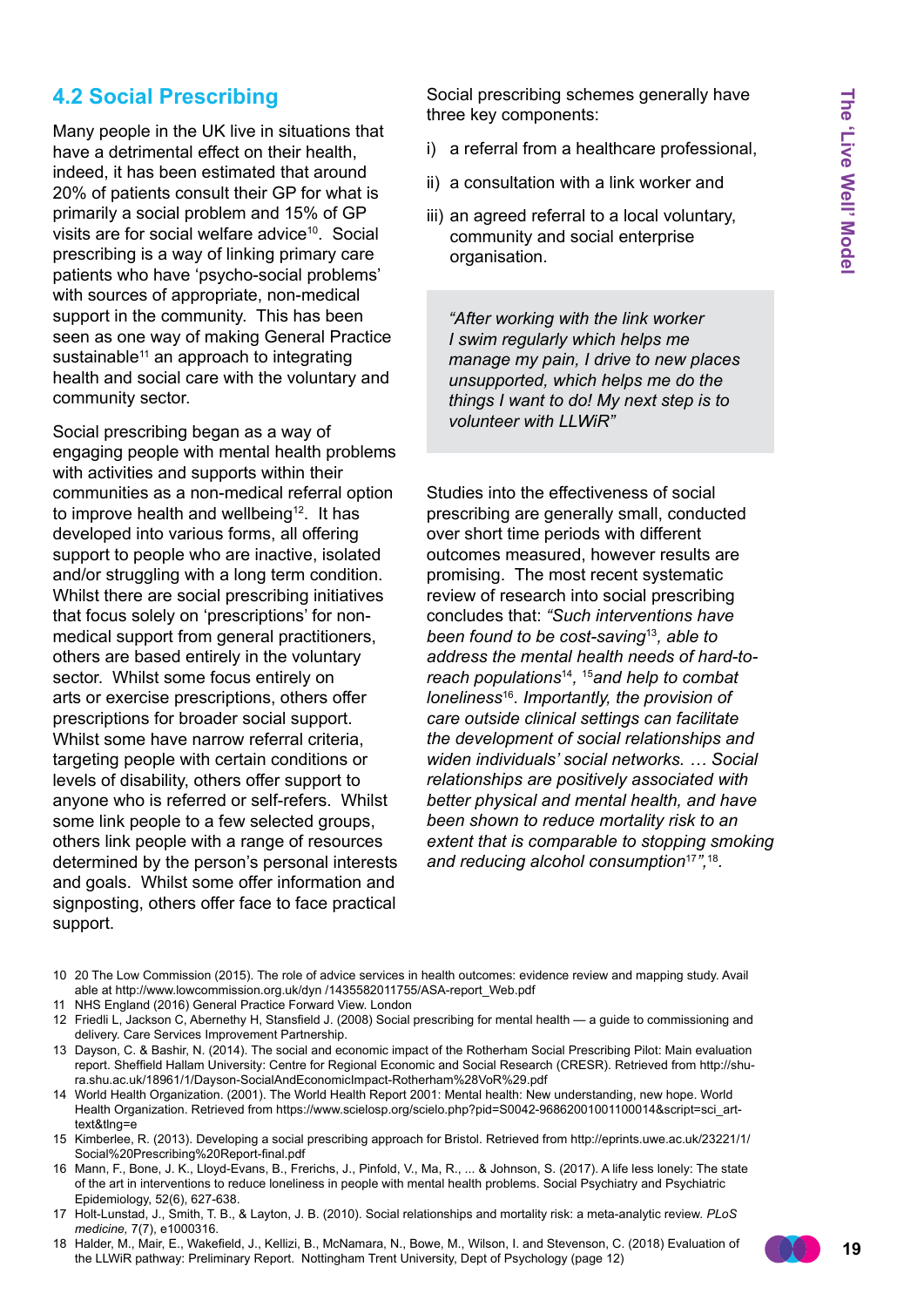The Live Well approach to social prescribing has been developed in the coproduction group. Rather than providing a service that simply connects clients with existing groups, this has focused on link workers engaging with people to identify their own goals. Using our 'Green Book' (another coproduced product, see Box 9), people are supported to develop their own wellbeing plan, working out how they can keep themselves as well as possible, how to recognise and respond to signs that they are having a bad day or 'relapsing', and planning action they can take to prevent a crisis. The Green Book also draws on the Five Ways to Wellbeing<sup>19</sup> to support people to generate personal goals and prioritise 'SMART' action plans to begin working towards these goals. Link workers will support people over 6-8 sessions; for some people, support will include identifying and engaging in existing local groups or activities, for others it will focus on changing their behaviour – in relation to diet, daily routine, exercising or socialising; for others it will involve considering their employment – diary/time management, organising appropriate adjustments to their role, accessing relevant training. Where there are no appropriate groups or resources locally, the local Live Well team will consider how and whether to set up a new group, or they may come back to the coproduction group for their advice and ideas about how to respond – asking the group: who can help with this, what exists elsewhere, where is there relevant expertise and experience in this area.

*An individual was referred to me via the GP. The individual struggles with managing their Type 2 Diabetes as well as feeling lonely due to the passing of their partner. The individual was not routinely taking their medication to best manage their Diabetes as they didn't see the point. Since my contact with the individual, we have sorted home delivery of her medication to help her to be better organised in taking them at the correct times. We also discussed using weekly tablet trays and this individual has since not missed any of her medication. We worked a lot on motivation and have seemed to make good improvements. They feel much better in themselves and we are now working with them to join a walking group, something the individual wants to do to meet new people and get some exercise to help the management of their condition. Very positive steps are being made and I can see the difference in this individual's attitude myself. They are much more positive now since our contact.*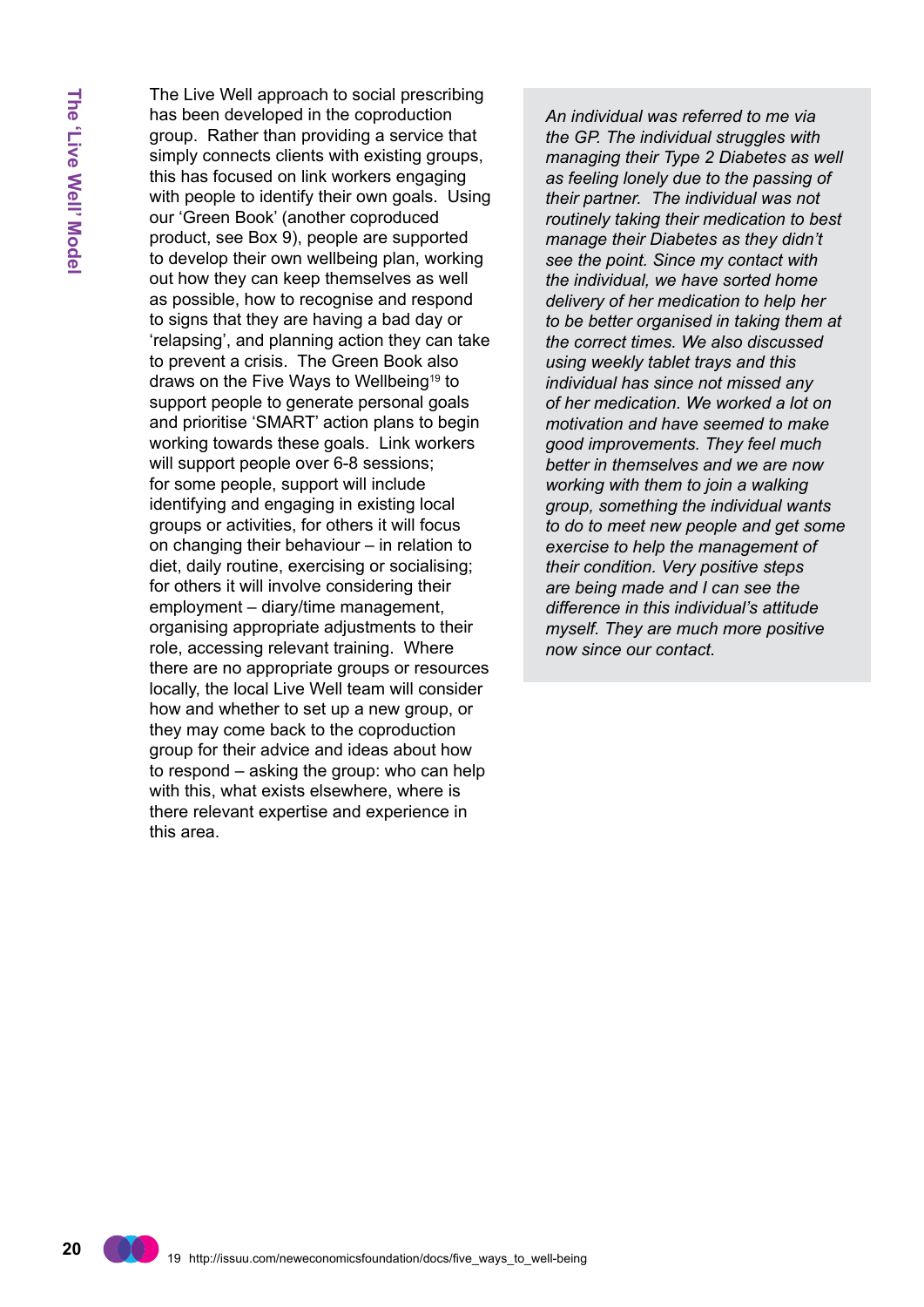#### **Box 5. The Green Book**

Everyone referred to Live Well is provided with a 'Green Book'. This is a self-completion tool with information and encouragement to work out how to keep well, prevent relapse, identify personal goals and make a plan to achieve these goals.

The Green Book draws on Wellness and Recovery Action Planning (WRAP)<sup>1</sup> to help people recognise their own understanding of their condition and build on this to keep themselves well. It begins by supporting people to identify what makes them feel well, what seems to make them unwell, stressed or miserable (triggers) and how they recognise signs that they are becoming unwell. It goes on to help them use this information to make a plan to increase the things that keep them well and mimimise or avoid makes them, then to make a plan for managing early warning signs.

The Green Books uses the Five Ways to Wellbeing<sup>2</sup> to help them to identify some personal goals that are meaningful them and build on their interests and experiences. Evidence suggests small changes in these areas can help to improve personal wellbeing:

- **Connect** There is strong evidence that indicates that feeling close to, and valued by, other people is a fundamental human need and one that contributes to functioning well in the world.
- • **Be active** Regular physical activity is associated with lower rates of depression and anxiety across all age groups. Exercise is essential for slowing age-related cognitive decline and for promoting well-being.
- **Take notice** Reminding yourself to 'take notice' can strengthen and broaden awareness. Studies have shown that being aware of what is taking place in the present directly enhances your well-being and savouring 'the moment' can help to reaffirm your life priorities. Heightened awareness also enhances your self-understanding and allows you to make positive choices based on your own values and motivations.
- **Learn** Continued learning through life enhances self-esteem and encourages social interaction and a more active life. Anecdotal evidence suggests that the opportunity to engage in work or educational activities particularly helps to lift older people out of depression. The practice of setting goals, which is related to adult learning in particular, has been strongly associated with higher levels of wellbeing.
- **Give** Individuals who report a greater interest in helping others are more likely to rate themselves as happy. Research into actions for promoting happiness has shown that committing an act of kindness once a week over a six-week period is associated with an increase in wellbeing.

The Green Book helps people to think about ways they could increase their activities in these areas and uses this process as a way of enabling them to set personal goals and make more detailed action plans.

Since the Green Book is a loose leaf booklet, individuals can add their own notes, and they can insert specific tools and information (coproduced by the Live Well team) as relevant to their own condition and lives.

<sup>1</sup> http://mentalhealthrecovery.com/

<sup>2</sup> http://issuu.com/neweconomicsfoundation/docs/five\_ways\_to\_well-being?mode=embed&viewMode=presentation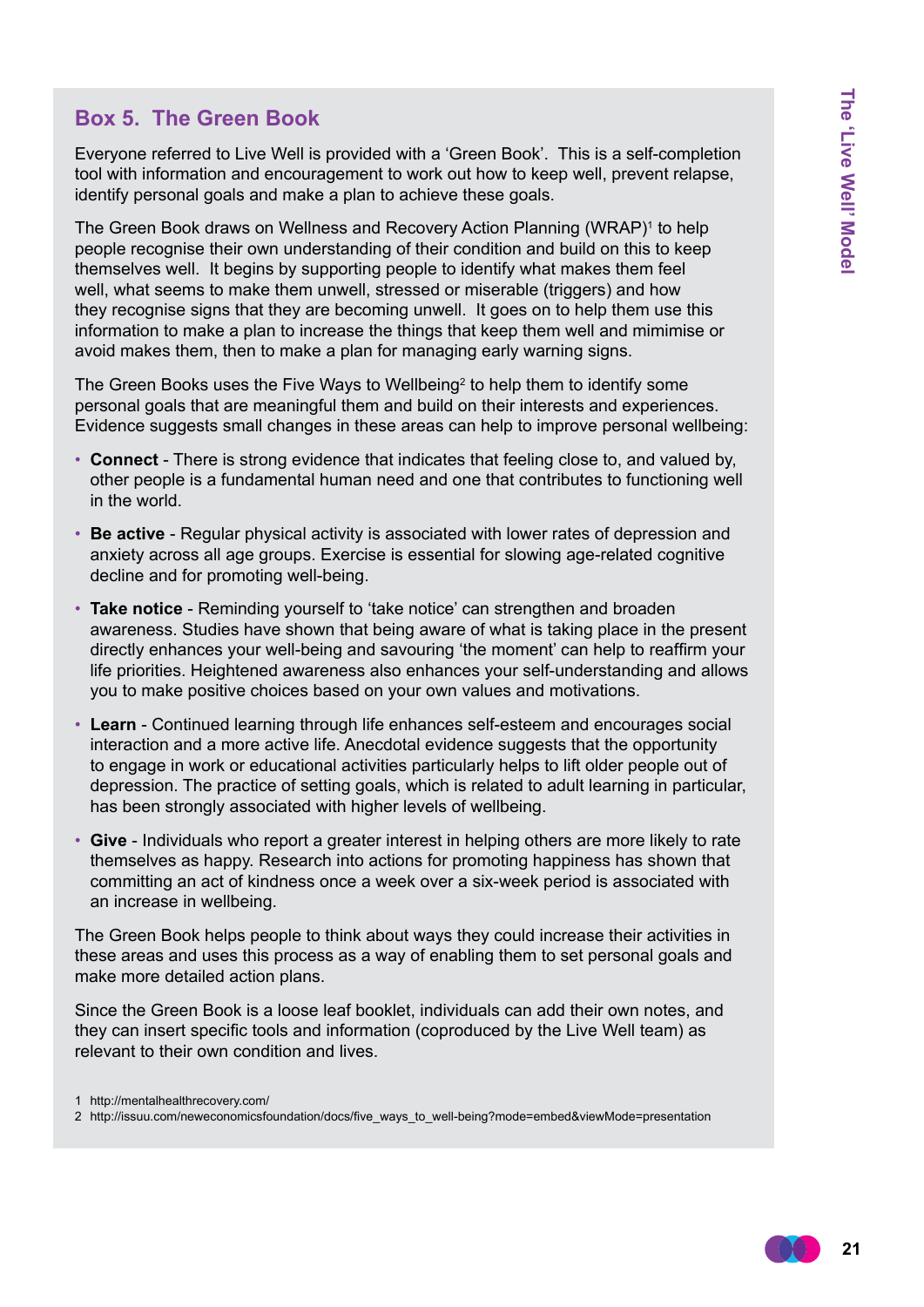#### **4.3 Health Coaching**

One of the underlying problems of our time is the construction of all health and social care problems as requiring professional help – from health and social services. We are increasingly a nation of 'consumers' socialised into believing that the best sources of help for our problems – whether long term pain, disability, mental health and physical problems or housing, employment and isolation – comes from public services. We have lost confidence in our own abilities to manage our own lives and conditions, and the breakdown of traditional communities contributes to a lack of confidence in communities as a resource to which we can contribute and from which we can gain meaningful roles and relationships. Many people who are house bound, disabled by ongoing mental and physical conditions, anxious about going out and meeting people, lacking confidence following diagnosis or illness have no understanding of their condition and how to manage it, they are not aware of what is possible for them or of what sort of supports and activities exist in their local community. In reality, we can all make a difference to our own health – whether preventing conditions arising or managing a long-term health conditions. It has been estimated that as many as 70 per cent of premature deaths are caused by behaviours that could be changed (Schneider, 2007). Clearly, huge benefits could be realised if people felt able to take a more active and engaged role in their own health care.

Research into 'patient activation' demonstrates the positive impact that empowering people to manage their condition and thereby continue a more active and meaningful life can make on health inequalities, outcomes, the quality of care and the costs of services (Box 10). A new role has developed to support patient activation: 'health coaching', which focuses on enabling the person to gain new skills in managing their condition, encouraging a sense of ownership of their health, considering changes to their social environment to support their wellbeing, and linking with relevant education, activities and opportunities.

Within the Live Well Model, the Health Coaches receive training in coaching and patient activation; they work closely with primary care teams to clarify their role and the sort of people who might benefit from health coaching. They supervise the link workers in their area and are the local contact point for anyone wanting to contact the team or considering making a referral. Health coaches see all new referrals to the service, initially engaging and assessing their situation and agreeing a way forwards that is most suitable for that person. Health coaches are not experts in long term conditions and their treatment, rather, 'they are experts in not being the expert<sup>'20</sup>, they work in partnership with the client to find out the information and gain the skills the person needs. This might be through locating relevant literature either on the internet or in paper form; it might involve finding a relevant course or self-help group in the locality, it might be solution focused work or problem solving to work out a plan of action. The focus is largely on health related behaviour, with support being provided over 1-5 sessions. Where ongoing or social support is needed the health coach introduces the client to a link worker.

*Saw a 54yr old in Jan 2018...BMI 35, 40u /week daily drinker, hypertensive with a new diagnosis of type 2 diabetes. Offered meds for the DM but he declined saying he wanted to adjust his lifestyle. He's been working with the health coach on goal setting for the past 4 months. In 12 months, he has dropped his Hba1c from 63 to 44, drinks lightly now on only two days /week and has lost a decent amount of weight.* 

*It's all going really well, I'm drinking less, I've not had a cigarette for 4 weeks and my link worker is supporting me to become a volunteer– Thank you!"*

*Feedback from GP*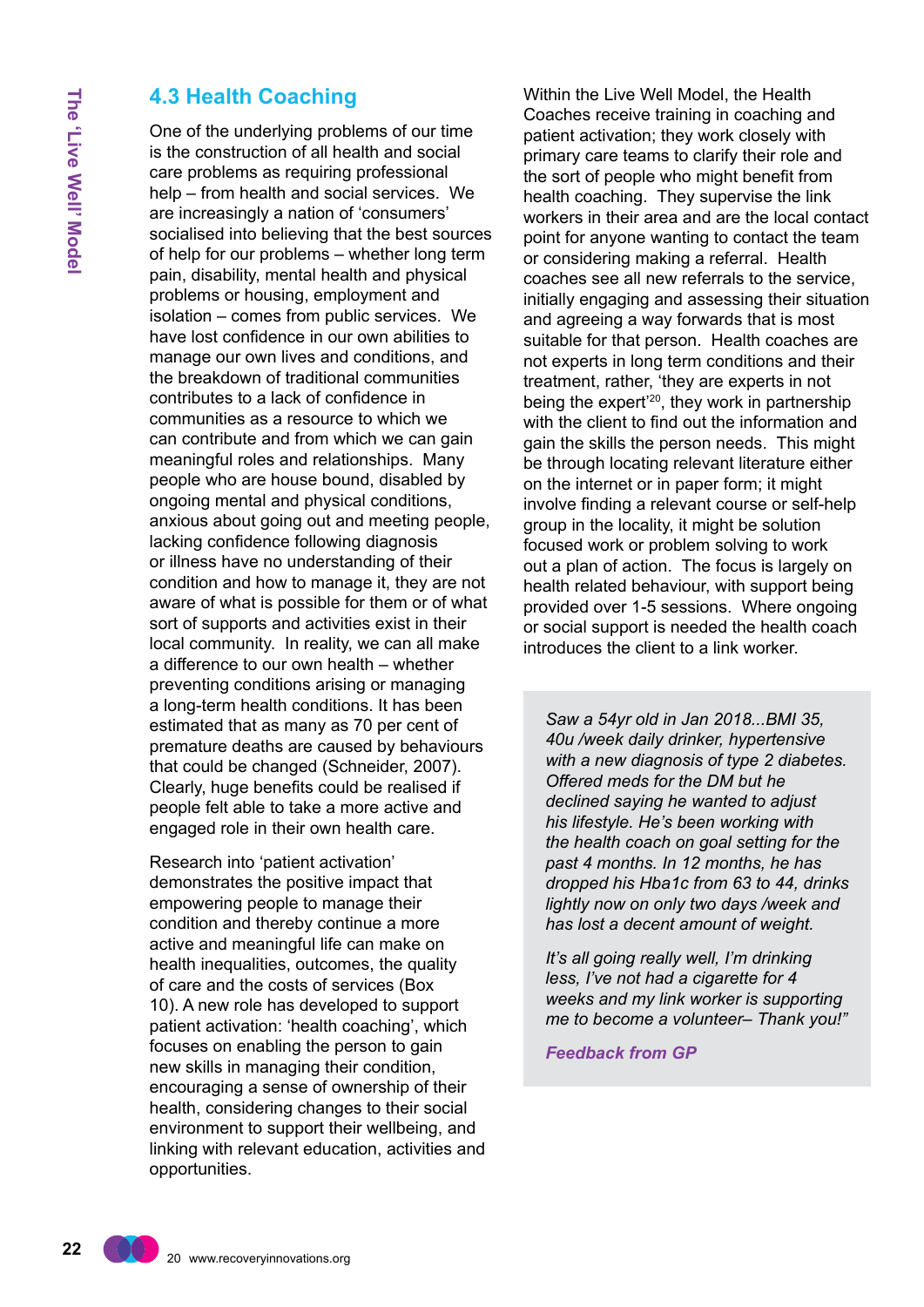#### **Box 6. Patient Activation and Patient Activation Measure (PAM)**

In the Kings Fund's review of the research into patient activation, Hibbard and Gilbert<sup>1</sup> conclude that patient activation is a better predictor of health outcomes than known socio-demographic factors such as ethnicity and age, with people who are more activated being significantly more likely to attend check-ups, adopt positive behaviours (eg, diet and exercise), and have clinical indicators in the normal range (body mass index, blood sugar levels, blood pressure and cholesterol); and people who are less activated being significantly less likely to prepare for a medical visit, know about treatment guidelines or be persistent in clarifying advice. Not surprisingly, patient activation scores are related to cost to services with less-activated patients costing approximately 8 per cent higher than more-activated patients. Studies of interventions to improve activation (such as Health Coaching) show that people who start with the lowest activation scores tend to increase their scores the most, suggesting that effective interventions can help engage even the most disengaged.

The Patient Activation Measure<sup>2</sup> (PAM) is a simple, evidence-based tool for establishing the capacity of individuals to manage their health – and then using that information to optimise the delivery of care. PAM scores have been demonstrated to be related to most health behaviours, many clinical outcomes, health care costs and patient experiences. The Principia Vanguard applied to NHS England to be an intensive pilot site for "Empowering People & Communities" and as a result were accepted to use PAM, one of three intensive EPC sites across East Midlands. Within the Live Well model, the PAM is included in all baseline assessments to establish the intensity and focus of subsequent support. It is measured at three monthly intervals to provide both the health coach/link worker) and the patient with feedback about progress.

The PAM consists of 13 statements about beliefs, confidence in the management of health-related tasks and self-assessed knowledge designed to assess the extent of a patient's activation. Patients rate the degree to which they agree or disagree with each statement giving a combined single activation score of between 0 and 100. For the purpose of intervention, these scores are divided into four groups or levels of activation, each requiring a different level and type of support.

- Level 1 Individuals tend to be passive and feel overwhelmed by the idea of managing their own health. They may not understand their role in the care process.
- Level 2 Individuals may lack the knowledge and confidence to manage their health.
- Level 3 Individuals appear to be taking action but may still lack the confidence and skill to support their behaviours.
- Level 4 Individuals have adopted many of the behaviours needed to support their health but may not be able to maintain them in the face of life stressors.

<sup>1</sup> Hibbard, J. and Gilbert, H. (2014) Supporting People to Manage their Health: An introduction to Patient Activation. London: Kings Fund

<sup>2</sup> Hibbard JH, Collins PA, Mahoney E, Baker LH (2010). 'The development and testing of a measure assessing clinician beliefs about patient self-management'. *Health Expectations,* vol 13, no 1, pp 65–72.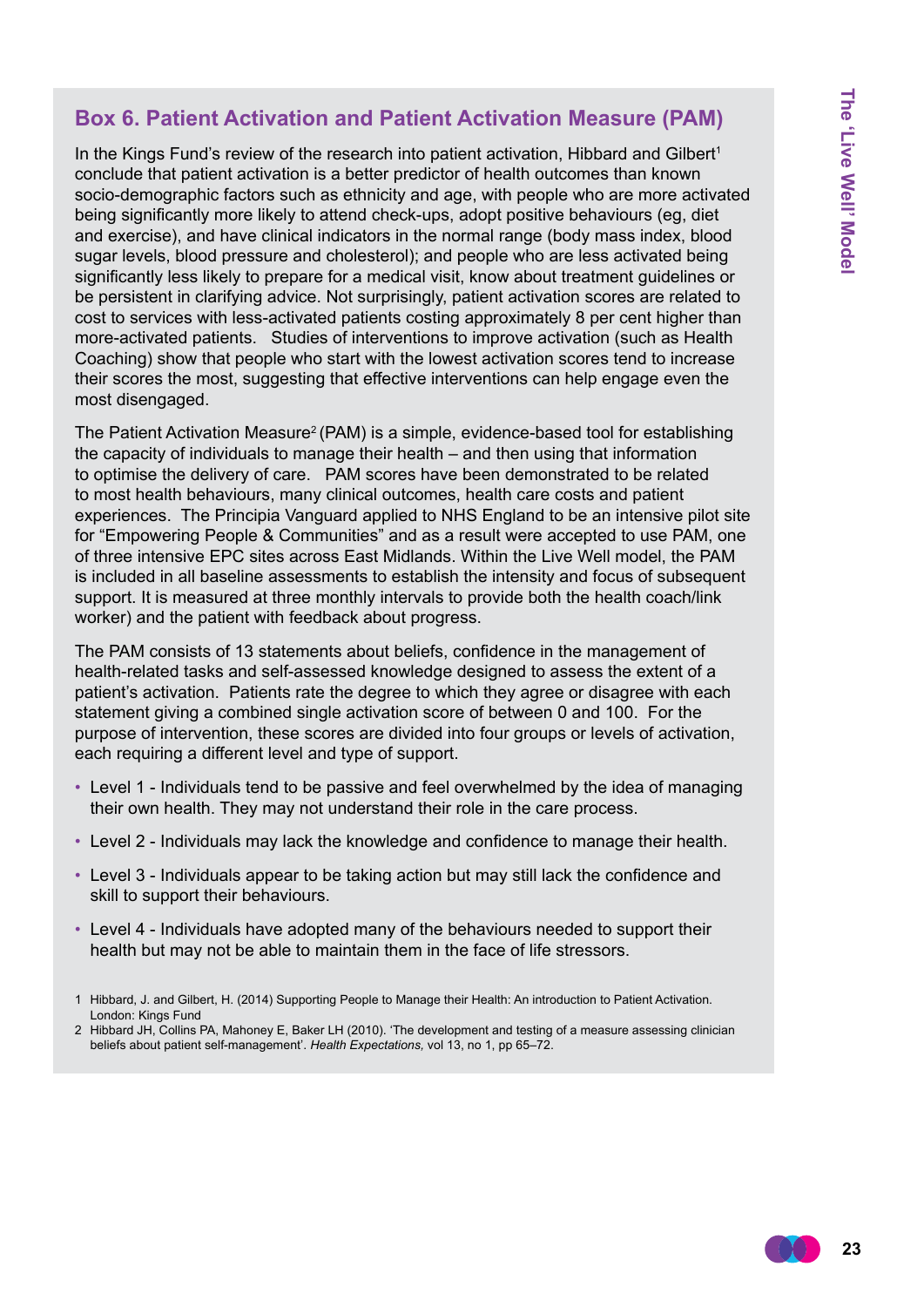#### **4.4 Education**

Education is central to personal 'power', identity and autonomy, status and life choices, so inevitably it is closely linked with health and wellbeing. In relation to general education, an additional four years of education lowers five-year mortality by 1.8 percentage points; it also reduces the risk of heart disease by 2.16 percentage points, and the risk of diabetes by 1.3 percentage points. People who are better educated report having lower morbidity from the most common acute and chronic diseases (heart condition, stroke hypertension, cholesterol, emphysema, diabetes, asthma attacks, ulcer) and are substantially less likely to report that they are in poor health or have anxiety or depression and spend fewer days in bed or not at work because of disease. Whilst we can rarely address a lack of general education, we can offer health related education to enable people to understand how to keep themselves well. In a review of the impact of health education, Lawn et al (2011) report improved self-management, reduced crises and unplanned admissions, reduced frequency of service use, improved social networks and greater confidence and self-efficacy. The development of Recovery Colleges (Perkins et al, 20011; 2018) offering coproduced, experiential and recovery focused education, primarily for people with mental health problems – but increasingly open to the whole population – has demonstrated the huge popularity, accessibility and benefits of learning with and from peers (see Box 11).

The Live Well project did not set out to provide self-management courses or group based learning opportunities, but it became apparent that many clients wanted to learn about their condition and how to manage their lives with their condition, but accessible, condition specific courses were not always available. Whilst a Recovery College does exist in Nottingham this is only open to people using secondary services and in primary care teams funded to provide courses.

The coproduction group considered this challenge and the Local Authority funded Inspire21 project offered to work in partnership with link workers to enhance the accessibility of courses and the range of learning opportunities already offered in local libraries to meet the needs of Live Well clients. In addition, specific courses were developed in response to identified need, for example healthy eating courses have been developed in partnership with a local nutritionist to provide dietary information alongside cookery classes for people who want to develop their own understanding and skills but do not feel able to join mainstream education.

 As the project progressed, it became clear that local groups and services would also like to be able to access training to enable them to maximise their contribution to local people with long term conditions. This challenge was discussed at the coproduction group who drew on their expertise, networks and experience to focus on the best way of strengthening learning opportunities within the locality. The group were able to produce a list of learning opportunities already available and identified the need for additional courses focusing on self-management. It was agreed that a part time trainer should be employed to coproduce (with a peer link worker) bespoke training in subjects nominated by the coproduction group, like 'mental health awareness', 'setting up community groups', 'understanding and managing hoarding behaviour', for any member of the coproduction group, any of the Live Well team and any clients who would like to attend. In addition, to sustain the provision of training, Live Well staff were offered 'training for trainers' an accredited training course that enabled them to coproduce and co-facilitate training wherever it was needed.

21 https://www.inspireculture.org.uk/about-us/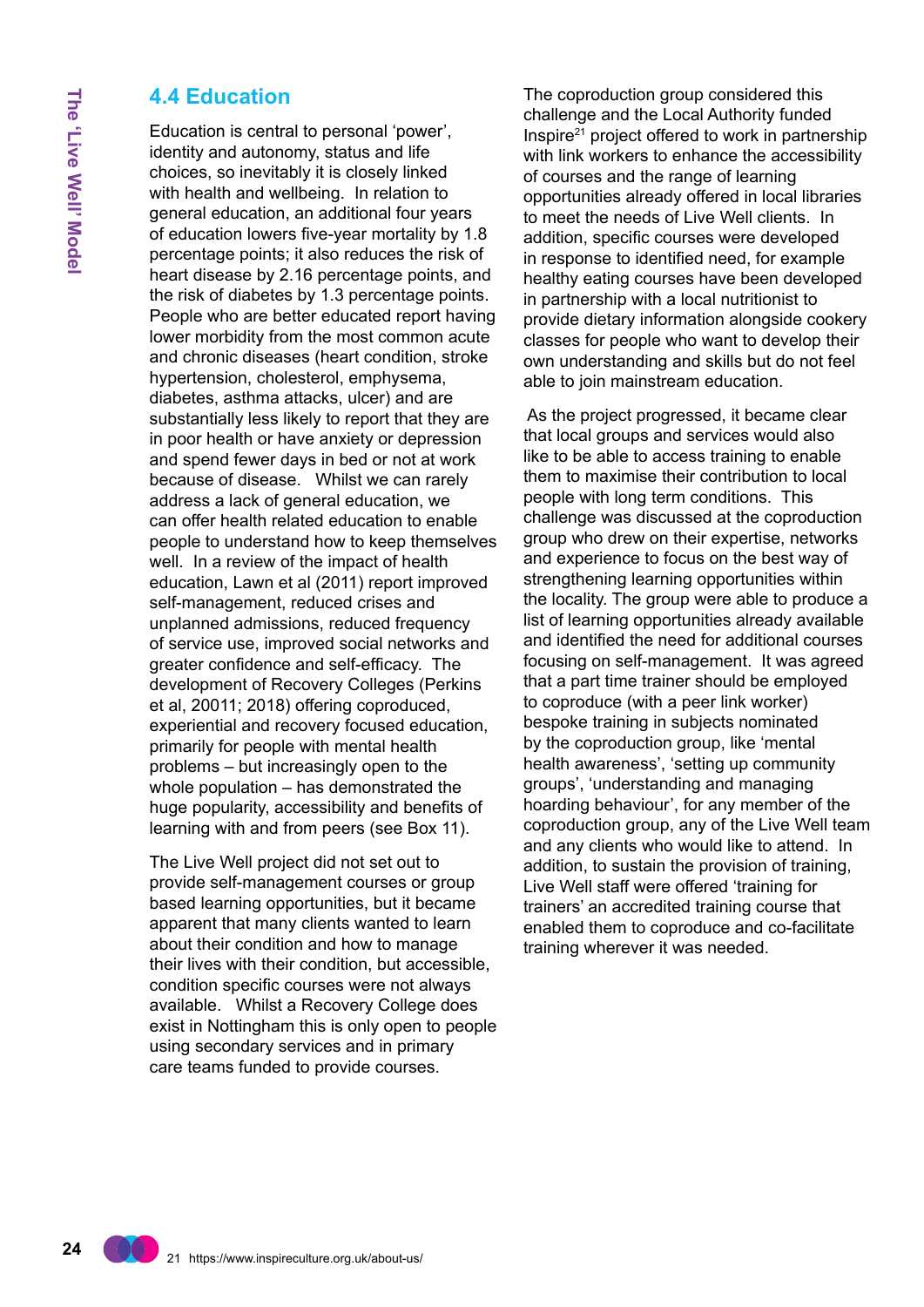# **Box 7. Recovery Colleges – Core Principles and Evidence of Effectiveness**

Recovery Colleges have developed over the last ten years to become a key feature of mental health services in the UK and beyond. More recently they have developed in primary care, forensic, homeless, housing and third sector services. They offer courses based on the wishes and needs of those who use them and embody a shift from a focus on therapy to the inclusion of education to enable students to learn how to manage their own condition and their own life – housing, diet, sleep, activity, relationships …. They explicitly bring together the expertise of lived experience and professional expertise in an inclusive learning environment in which people can explore their possibilities.

Although there are now more than 85 Recovery Colleges in England, to date there are no formal controlled trials exploring their effectiveness. However, there is a strong and consistent body of evidence from an increasing number of uncontrolled studies of the positive impact of Recovery Colleges in several areas.

- The effectiveness of Recovery Colleges on people facing mental health with the vast majority of students achieving personal goals, moving on to volunteering, training, open employment and education.
- The quality of recovery-supporting care: Recovery Colleges are popular and students are highly satisfied with their experience.
- Positive evaluation of the staff attending Recovery Colleges
- Recovery Colleges are an effective vehicle for driving a change in the culture of organisations with improved staff attitudes and understanding and a higher value placed on coproduction and peer support.

Perkins et al<sup>22</sup> review the development and research into Recovery Colleges and conclude with 6 key principles that both define them and account for their success.

- 1. They are based on **educational**  principles but do not replace formal individual therapy or mainstream educational opportunities.
- 2. **Coproduction**, co-facilitation and colearning lie at the core of their operation: they bring together lived/life expertise with professional/subject expertise on equal terms.
- 3. They are **recovery-focused and strengths based** in all aspects of their functioning. They do not prescribe what people should do but provide a safe environment in which people can develop their understanding to keep themselves well and build skills and strategies to live the lives they wish to lead.
- 4. They are **progressive**, actively supporting students to move forwards in their lives both by progressing through relevant courses that enable them to achieve their identified goals ,and by identifying exploring possibilities outside services where they can move on in their lives and work.
- 5. They are **integrated with their community** and can serve as a bridge between the services and communities: serving as a way of promoting a recovery-focused transformation of services more generally, and creating communities that can accommodate people with long term conditions.
- 6. They are **inclusive** and open to all. People of different ages, cultures, genders, abilities and impairments, as well as people in local communities who have health conditions/physical impairments), people who are close to them and people who provide services.

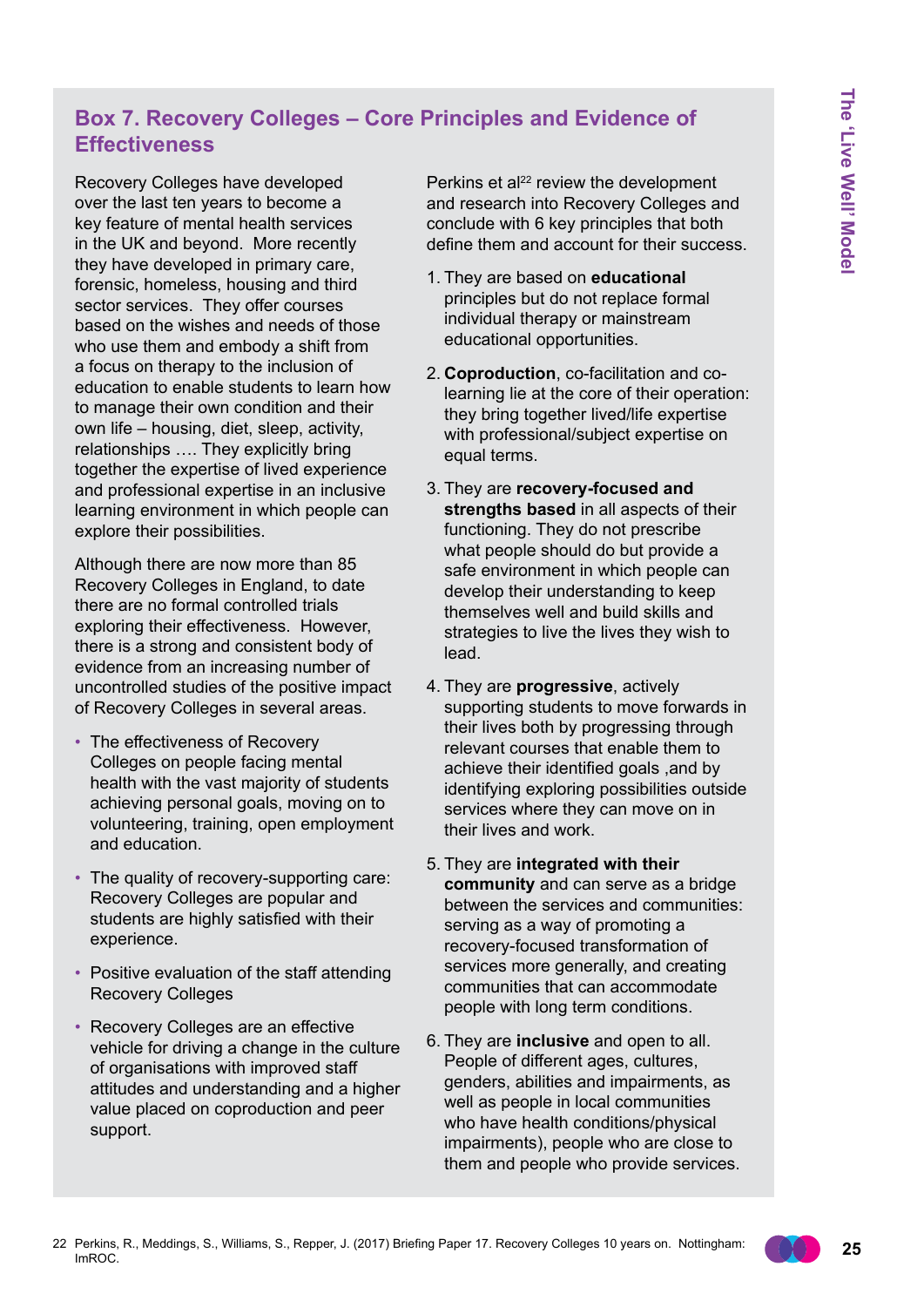#### **Education - Case example**

I have been supporting an individual in the Rushcliffe South area to reconnect with their local community in the hope that this will support them to further manage and reduce their anxiety. This anxiety has adversely affected employment and living arrangements, and social circumstances.

The individual wants to start gaining some more independence and manage her anxiety throughout the whole day. I have worked with the Individual to explore their needs and identified the possibility of attending courses which would benefit wellbeing, ideally close to home and with small class sizes. We have researched some local groups with smaller class sizes and closer locations.

Part of this work has been to liaise with Inspire (the library education service) to see if they could extend their courses to more local libraries. Inspire have now offered a taster course at the local library, with a possible view to expand. The individual has been accompanied to first few courses and says that accessing the course at their local library helped them to build friendships and networks with people in their local community. Further joint investigation of what the Community can offer is underway regard a range of activities. All the time the team is allowing the individual to express her needs and then look to see what the community can offer.

#### **4.5 Peer Support**

There is increasing evidence that support from a person who shares similar experiences and is managing their own wellbeing improves outcomes when compared with standard support<sup>23</sup>. Although this evidence draws on research undertaken exclusively in mental health services, the LLWiR team and the coproduction group agreed that employees providing health coaching and link working would bring their own experience of living with a long term condition themselves, or caring for someone who does – in addition to the other desirable and essential characteristics of community support workers. This built on ImROC's experience of developing opportunities for peer support (including training, supervision, supportive employment and development of peers), it also provided an inspirational example for people using the service to follow and was consistent with the coproduction approach at the heart of the project.

Peer support refers to the explicit use of personal experience in the support of others who share similar experiences. The core characteristics of effective peer support have been identified (see Box 8) and the training provided for all employees focused on them understanding and applying these principles in their practice.

Employing peer workers ensures that the project remains true to its values with integral reflection on the accessibility, appropriateness, relevance and likely effectiveness of the developing approach. People who live with a long term condition and manage it on a daily basis bring practical expertise and experience to every aspect of their work. However, the successful and effective employment of peer workers requires exemplary employment support so that they stay well in work and contribute to their full potential. This is not 'special' support, but the kind of consideration that every employee would benefit from. For example consideration of reasonable adjustments, a personal wellbeing at work plan, access to additional supervision when times become difficult for an employee.

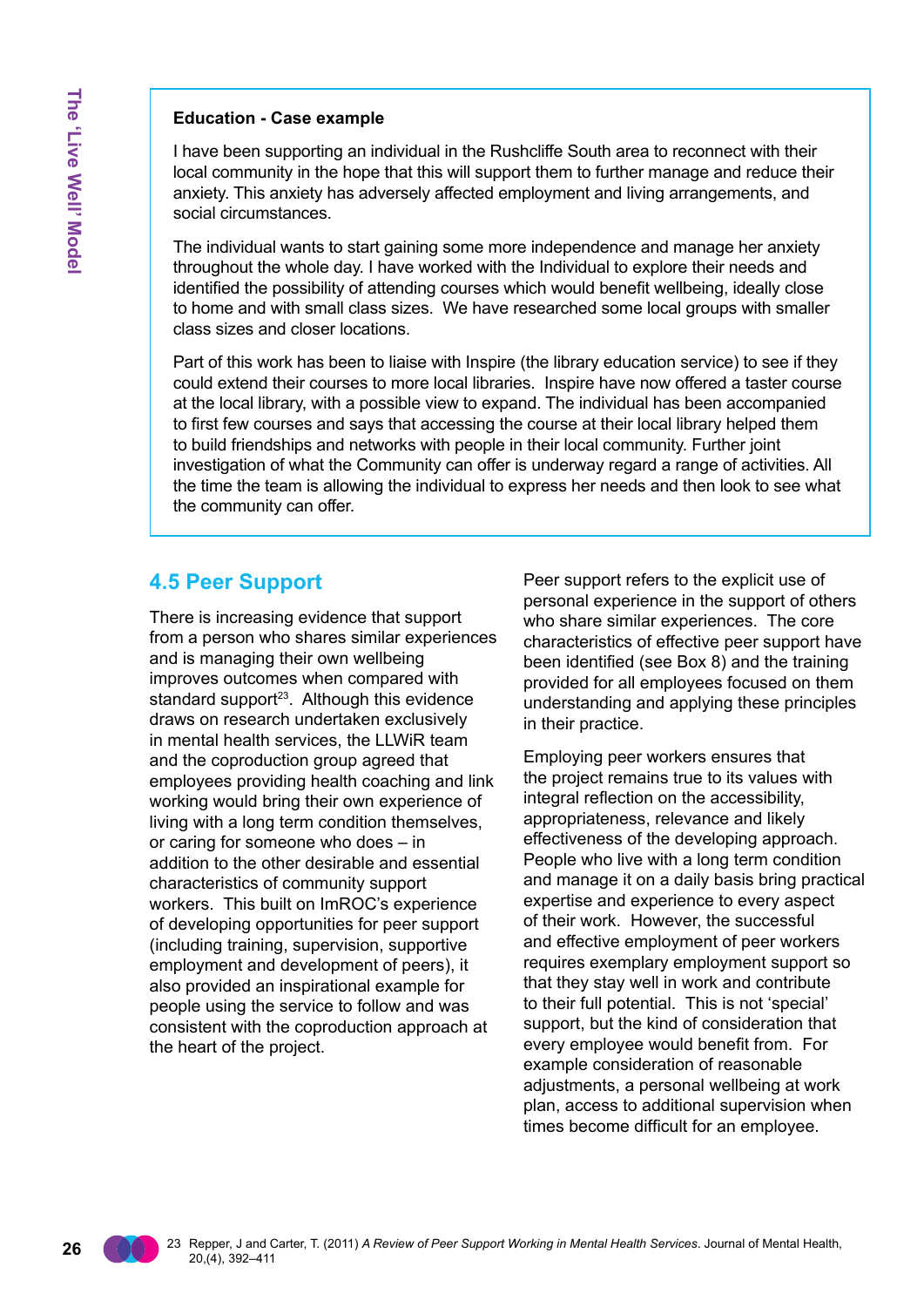The preparation and training of all team members was given careful consideration within the coproduction group, and by the ImROC team. An over view of their training is given in Box 9. This was supplemented with monthly team meetings which provided a forum for ongoing development as training needs arose. Issues addressed in this way included: Supporting people in acute crisis; Supporting people to set personal goals; Starting and ending relationships with people you work with.

*"The service is one of the major big things that helped me to get better. In fact, I would say that it has been the most important thing in me getting better. I had never spoken to anyone on that level before or with someone who knows what it feels like. Whenever my link worker left I would always feel massively better and like a weight had been lifted off my shoulders. It has taught me how to be compassionate to myself and look after myself"* 

#### **Case example – Peer Support**

In the first meeting with this A, they were very negative. They believed nothing could help them and that they were unable to physically do anything and therefore felt like they had no purpose and no belonging. This person suffers from depression as well as some physical conditions that mean they cannot use their hands, which is how they used to earn their living.

In the second meeting, I tried to keep the conversation as positive as possible. However, the individual kept bringing the conversation back to the past and everything they had lost. I explained through a diagram that things in the past can feel like a large chunk of your life and that we think these feelings will get better in time and that the impact of the past on our lives will get smaller with time. However, I understand that this is not the case. I gave an example of a time when I experienced loss myself and explained that for me, the impact of that on my life didn't get smaller as time went on. Therefore, to make the impact of that loss in my life smaller, the only thing to do was to grow my life in other areas. Make sure I was seeing friends/family, make sure I was active and doing things, make sure I was taking notice of what I did have and making sure I was trying and learning new things. This seemed to resonate with the individual quite well. The meeting from that point on seemed very positive and we spoke of things they were looking forward to and came up with a plan of what we could discuss in future meetings to help produce of ideas in which the individual could try to 'grow' their life to make the past seem smaller in comparison to their overall life.

They said "I really appreciate you coming to see me, talking really does help".

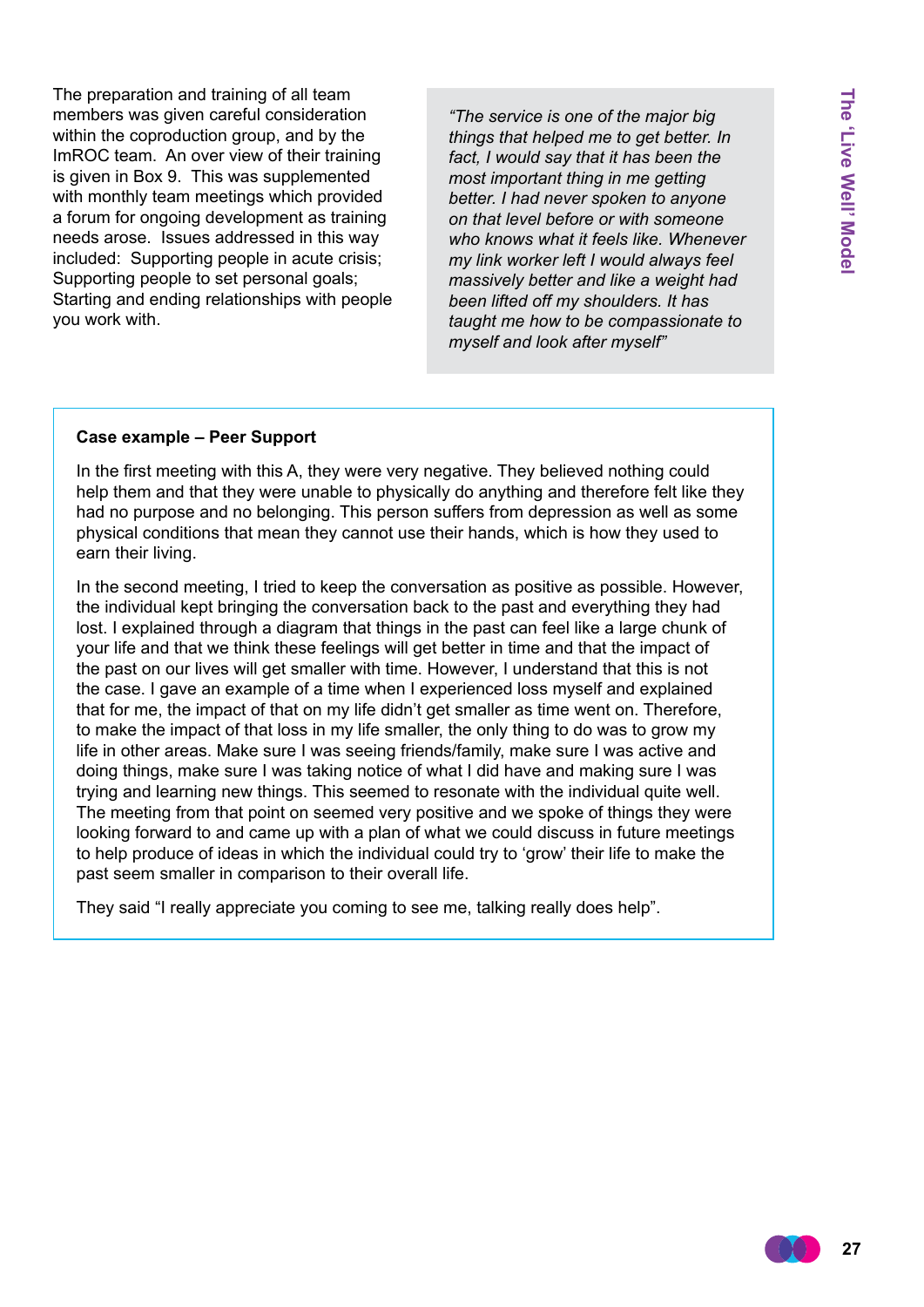#### **4.6 Specialist Areas of Interest**

The Live Well model offers a range of interventions and types of support to people with a range of different conditions and life circumstances. It is simply not possible for every employee to hold every piece of information about community resources, conditions, approaches and population groups. It therefore works well to support link workers and health coaches to develop an area of special interest. This might draw on their life experience or their previous employment experience, their interests and hobbies or their cultural awareness. For example, an employee with experience of work in a sales and marketing job might take a lead on social media developments; an employee with interest or a qualification in teaching might lead the development of learning opportunities; another might take a lead on sustaining community developments, or working with younger/older people.

These areas of specialist interest need to have direct relevance and utility within the project, so they might not be apparent when the project starts, but can evolve over time. They ae yet another way of modelling Recovery focused practice: building on personal strengths and interests, developing individuals so that they can progress their career.

Within LLWiR, it became apparent that community groups developed by link workers needed additional attention to ensure that they become sustainable in the longer term with less input from the project. A link worker with previous experience of community development was given the lead on monitoring, sustaining and creating

a consistent process for developing new community groups and resources. Another worker with an interest in IT and apps development took a lead on working with the University to develop a mobile phone application which listed details of local groups and resources already existing in the area, building on the resources listed on the Notts Help Yourself website. Once it became apparent that volunteers would be employed in the project, one of the link workers with experience of staff support and supervision took the lead on working with the Council of Voluntary Services to develop the volunteer pathway. Many other opportunities have been taken up by employees in line with both their own areas of interest and the evolution of the project.

In order to be successful, these roles need to be rewarding in themselves rather than exploitative. It is important to integrate the roles in personal development plans, support individuals to access relevant training and ensure that supervision covers these areas.

When carefully managed, this system of distributed leadership not only provides personal development opportunities for employees on the project, it also offers a framework for project development, a method of growing the sum of expertise within and available to the whole team, and an approach to working with coproduction group members in a rational and effective manner.

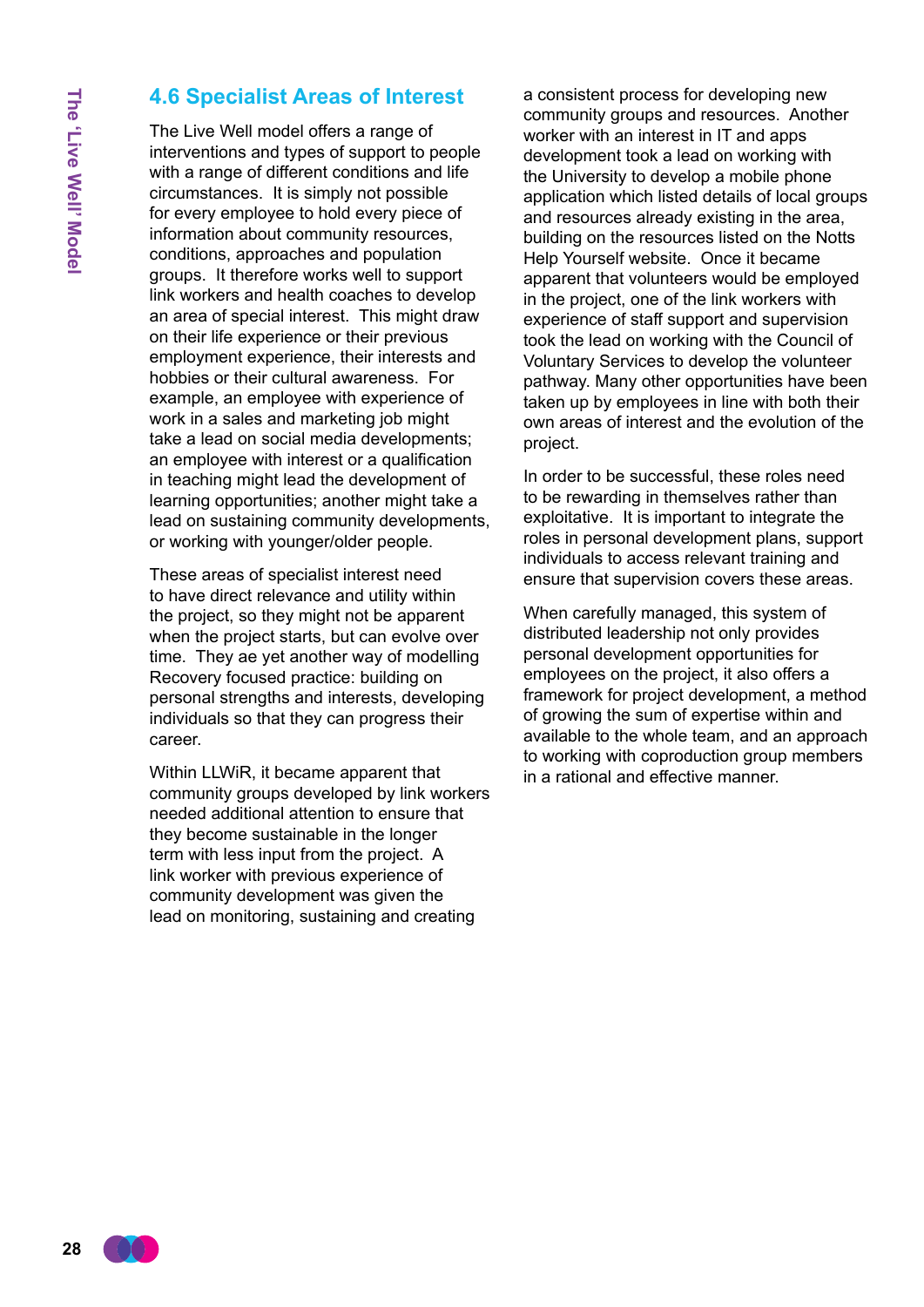# **4.7 Developing a Library of Relevant Resources**

#### **Resource Library**

As the project has worked with many people who face similar challenges, have similar goals and present similar dilemmas for workers, a huge amount of work has been undertaken by both employees in the service and the people they support to research appropriate coping strategies, supportive tools, services, groups, activities. Rather than individuals repeatedly undertaking the same research, all relevant material has been collected together, reviewed and develop into Live Well guides.

So, for example there are now toolkits, information booklets and lists of useful resources for many different long term condition and there is a growing compendium of local services, facilities, activities, groups and clubs available in the local area. These are formatted in such a way that people can insert them as pages into their Green Book.

As the team has developed, there have been a number of difficult situations which have fallen outside the experience and role of the team so the team has drawn on external expertise to develop clear pathways and guidance for managing these. For example, the team has developed Ten Top Tips for supporting someone expressing suicidal ideas and a pathway for accessing appropriate help.

At present these resources are all maintained on a team shared drive, but as the LLWiR mobile phone app is developed this ever expanding library of information will be available to all those using the service.

# **4.8 Volunteers**

The Live Well model offers time limited support (up to 6 meetings with health coaches and/or up to 6 meetings with link workers). Inevitably there are people who would benefit from longer term support to enable them to continue to work towards their goals. Similarly, the goal for new groups and activities set up by Live Well is to become independent and sustained within and by their local community on a voluntary basis.

People who receive support from Live Well, and those who attend Live Well groups are often keen to continue their involvement as a volunteer but their role is limited if there is no process for them to gain DBS clearance and relevant training.

Once again, this situation was communicated to the coproduction group who shared their experience of managing similar challenges and offered their support in various ways. It was agreed that funding from the project would be provided to Rushcliffe Council of Voluntary Services to train and employ volunteers to work on Live Well initiatives.

A small working group was set up to develop appropriate recruitment procedures, training and ongoing supervision of volunteers. Rather than preparing volunteers for one specific role within Live Well, a Rushcliffe wide system was developed so that once recruited, checked and trained, volunteers are able to work with individuals as befrienders, or supporting groups and activities.

The first cohort of volunteer trainees included 22 ex-Live Well clients who wanted to 'give something back' and continue their involvement with the project.

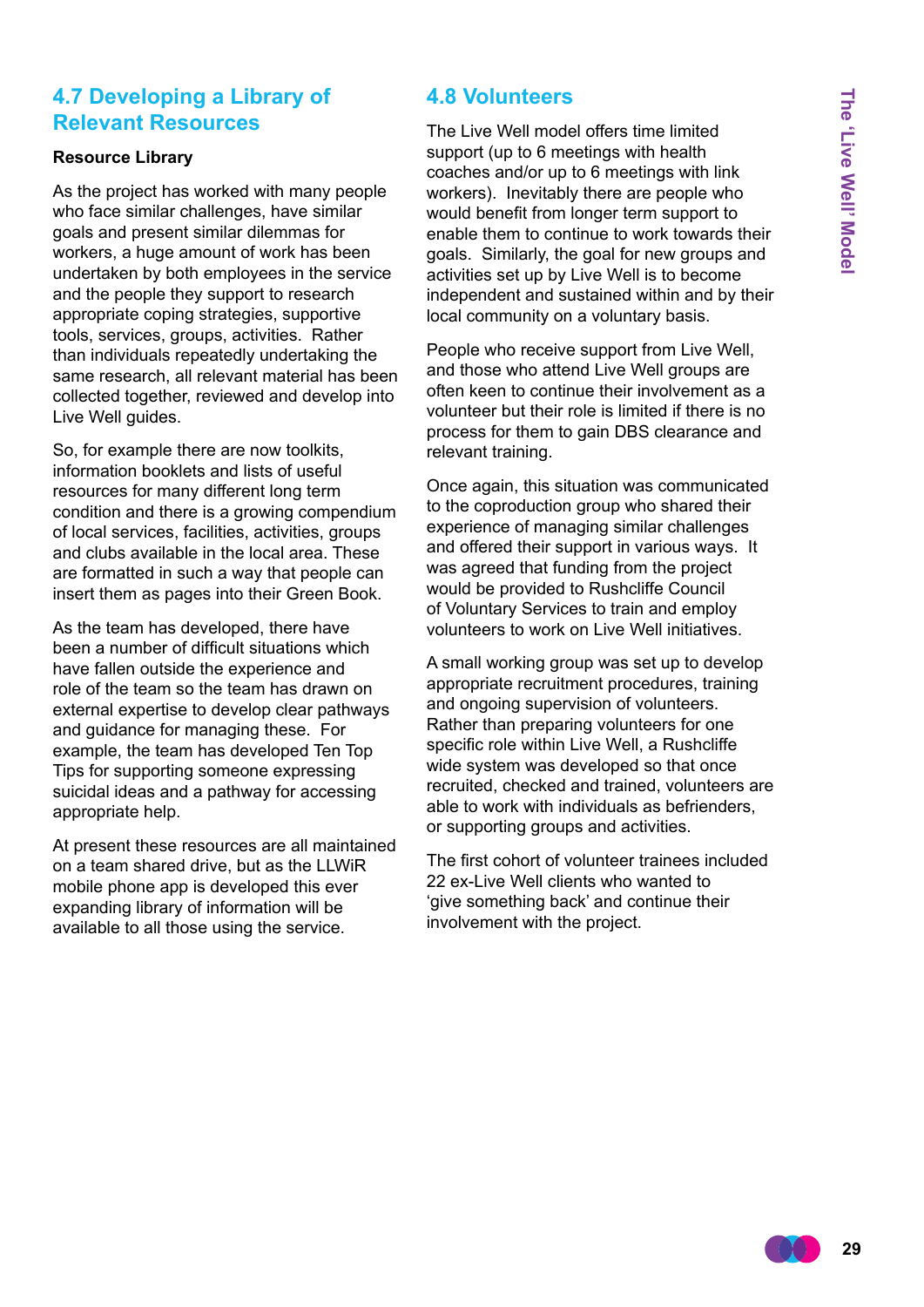# Box 8. The core principles of peer support<sup>24</sup>

- 1. **Mutuality** The experience of peers who give and gain support is never identical. However, peer workers in mental health settings share some of the experiences of the people they work with. They have an understanding of common mental health challenges, the meaning of being defined as a 'mental patient' in our society and the confusion, loneliness, fear and hopelessness that can ensue.
- 2. **Reciprocity** Traditional relationships between mental health professionals and the people they support are founded on the assumption of an expert (professional) and a non-expert (patient/client). Peer relationships involve no claims to such special expertise, but a sharing and exploration of different world views and the generation of solutions together.
- 3. **Non-directive** Because of their claims to special knowledge, mental health professionals often prescribe the 'best' course of action for those whom they serve. Peer support is not about introducing another set of experts to offer prescriptions based on their experience, e.g. *"You should try this because it worked for me"*. Instead, they help people to recognise their own resources and seek their own solutions. *"Peer support is about being an expert in not being an expert and that takes a lot of expertise."* (Recovery Innovations training materials. For details see www. recoveryinnovations.org)
- 4. **Recovery-Focused** Peer support engages in recovery focused relationships by: inspiring HOPE: they are in a position to say 'I know you can do it' and to help generate personal belief, energy and commitment with the person they are supporting; supporting people to take back CONTROL of their personal challenges and define their own destiny; facilitating access to OPPORTUNITIES that the person values, enabling them to participate in roles, relationships and activities in the communities of their choice.
- 5. **Strengths-based** Peer support involves a relationship where the person providing support is not afraid of being with someone in their distress. But it is also about seeing within that distress the seeds of possibility and creating a fertile ground for those seeds to grow. It explores what a person has gained from their experience, seeks out their qualities and assets, identifies hidden achievements and celebrates what may seem like the smallest steps forward.
- 6. **Inclusive** Being a 'peer' is not just about having experienced mental health challenges, it is also about understanding the meaning of such experiences within the communities of which the person is a part. This can be critical among those who feel marginalised and misunderstood by traditional services. Someone who knows the language, values and nuances of those communities obviously has a better understanding of the resources and the possibilities. This equips them to be more effective in helping others become a valued member of their community.
- 7. **Progressive** Peer support is not a static friendship, but progressive mutual support in a shared journey of discovery. The peer is not just a 'buddy', but a travelling companion, with both travellers learning new skills, developing new resources and reframing challenges as opportunities for finding new solutions.
- 8. **Safe** Supportive peer relationships involve the negotiation of what emotional safety means to both parties. This can be achieved by discovering what makes each other feel unsafe, sharing rules of confidentiality, demonstrating compassion, authenticity and a non-judgemental attitude and acknowledging that neither has all the answers.

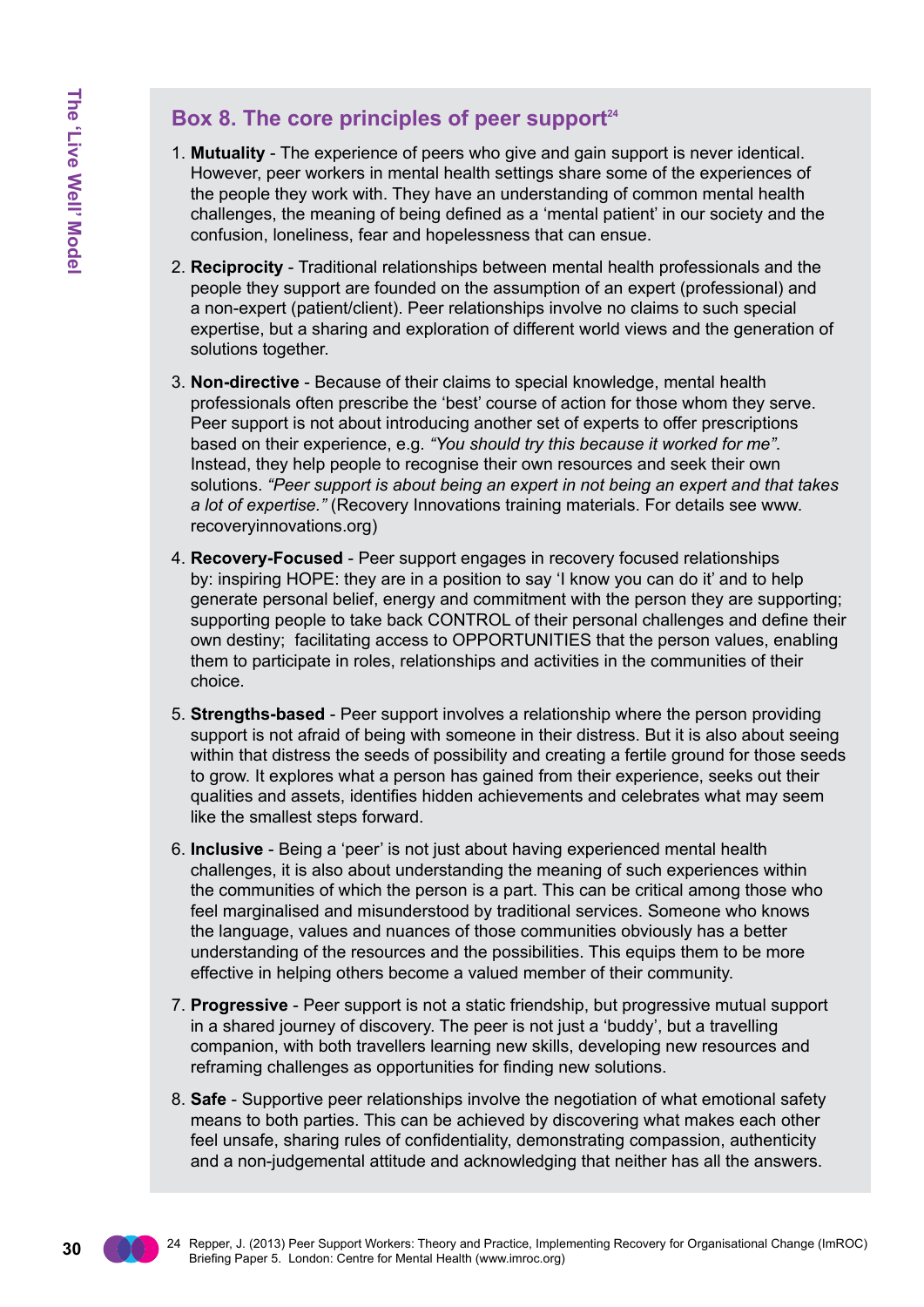#### **Box 9. Overview of training provided for Health Coaches and Link Workers**

#### **A 10 day training programme.**

Most of the training was developed and delivered by the ImROC project team and includes some content from established recovery and peer support training programmes delivered by ImROC. Some was delivered by local and national experts.

A broad outline is included below:

**Day 1** – Understanding personal care and support planning – delivered by NHSE

**Day 2** – Getting underpinning principles of LLWiR: "lets be…", project and roles, recovery principles, co production, exploring, negotiating working within our values and principles

**Day 3** – Health coaching and using the PAM – delivered by NHSE

**Day 4** – Essential Skills: Active Listening and Problem Solving, developing part one Green Book

**Day 5** – Goal setting, goal attainment scaling and 5 ways to wellbeing, part two Green Book

**Day 6** – Using lived and life experience safely, appropriately and effectively, lone working policy

**Day 7** – Supervision and personal development, supervising staff / volunteers, developing a recovery focussed supervision protocol , developing your life passion at individual, practice and community level

**Day 8** – LLWiR evaluation – what this means in practice – delivered by Clifford Stevens and team NTU

**Day 9** – Co production reviewing content of Green Book, community development ABCD

**Day 10** – Health Coaching part two - **NHSF** 

#### **Ongoing Training and Development**

The team meets for one day every month to focus on shared issues that need further consideration. Thus, meetings include a catch up – sharing progress, achievements, challenges and questions, then goes on to provide training on a particular subject, often with an external trainer, for example:

Supporting someone in crisis

Problem solving and setting personal goals

Understanding the contribution of various community organisations and services

Setting up a community group ….

In addition all members have monthly personal supervision, and can access support from the project manager or their health coach whenever they feel they need it.

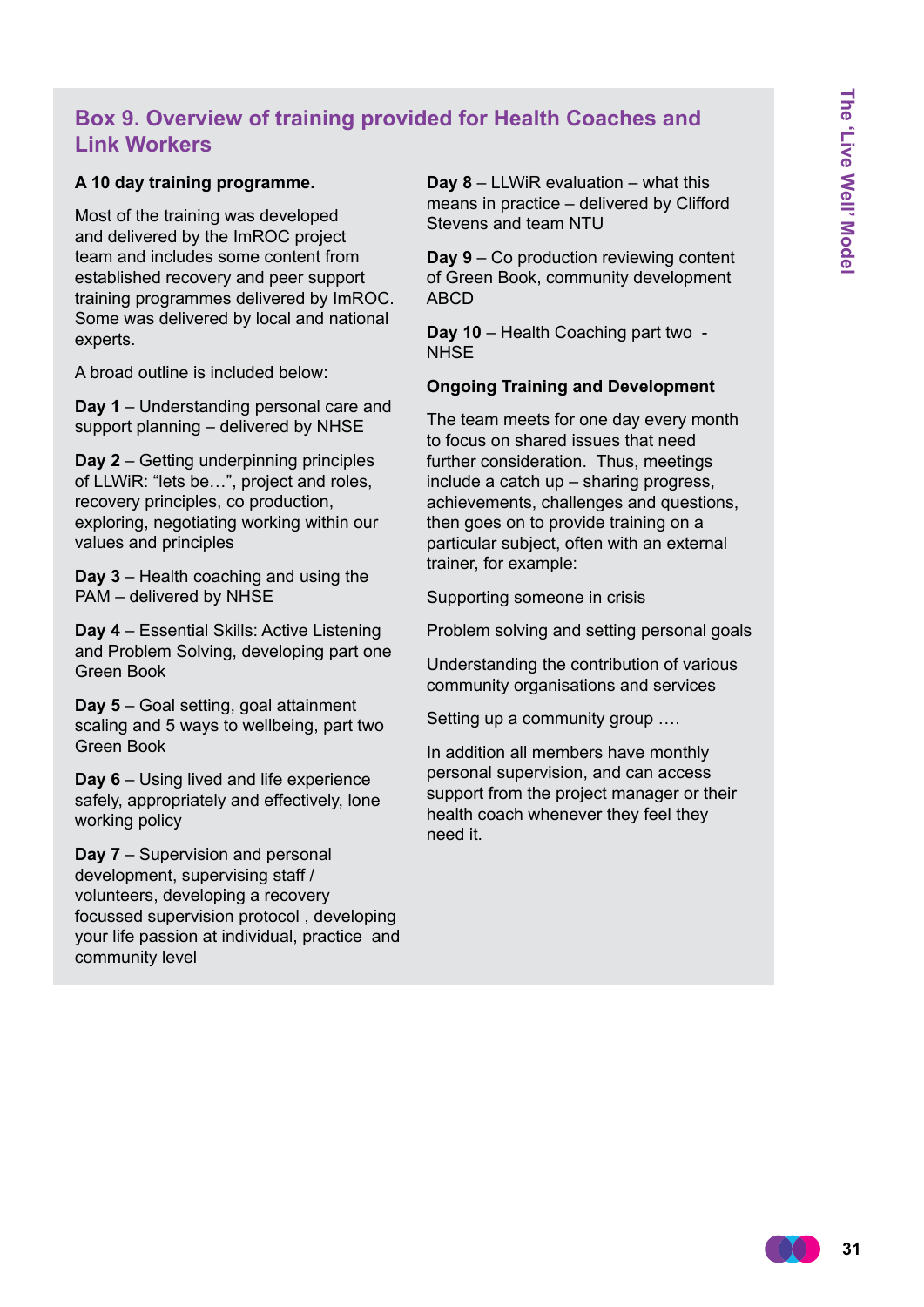#### **Figure 2. Let's Live Well in Rushcliffe at a Glance**

Person who would like help, they may have one or more long term condition, be anxious, depressed, lonely, inactive ….

Referrals to LLWiR can come from anywhere in the geographical patch. Any inquiry from self, family, primary care team, voluntary service, community resource is responded to.

Initial meeting with health coach (engagement, baseline assessment, agrees a plan of action)

Health coach is based in gp surgery but available to see people wherever they feel comfortable. Assesses activation (using PAM – repeated 3 monthly) and agrees a plan of action.

Health coach may continue to work with person (for up to 6 weeks) to improve understanding, self-management and motivation, and/or signpost to information and education, and/or refer to link-worker.

Health coaches do not know the answers to many of the persons condition specific questions but work with individuals to find out about the condition, modelling a solution focused/problem solving approach.

Link worker supports the person to identify their personal/life goals using the 'Green Book' (see Box 5) which generates goals using the 5 ways to wellbeing. They aim to have a sustainable plan going forward without LW support within 6 weeks.

Link Workers build a relationship and support the person to engage in roles, relationships and activities in their local community. Some of these activities will need them to do some research together – they may attend Job Centre, Housing Office, CAB, or they may look on the internet for local groups …. Where a resource does not exist, they will explore the possibility of developing a new resource to fill the gap. A small start up fund has been made available for new initiatives supporting Live Well.

Whilst many people will be ready to move on well within the time available, others would benefit from volunteer support so LLWiR now employs volunteers (mainly ex-LLWiR clients and recently trained peer support workers) through Rushcliffe Council for Voluntary Services, to provide ongoing goal focused support for those who would like it.

LLWiR prioritises the development of sustainable community based initiatives. It has funded the development of an area wide Volunteer Passport scheme, several community 'cafes' providing a safe and supportive place to be seen, the start up of social eating and nutrition groups, support groups for new mothers and Notts County football in the community in three leisure centres. Other resources have been developed without additional funding.

32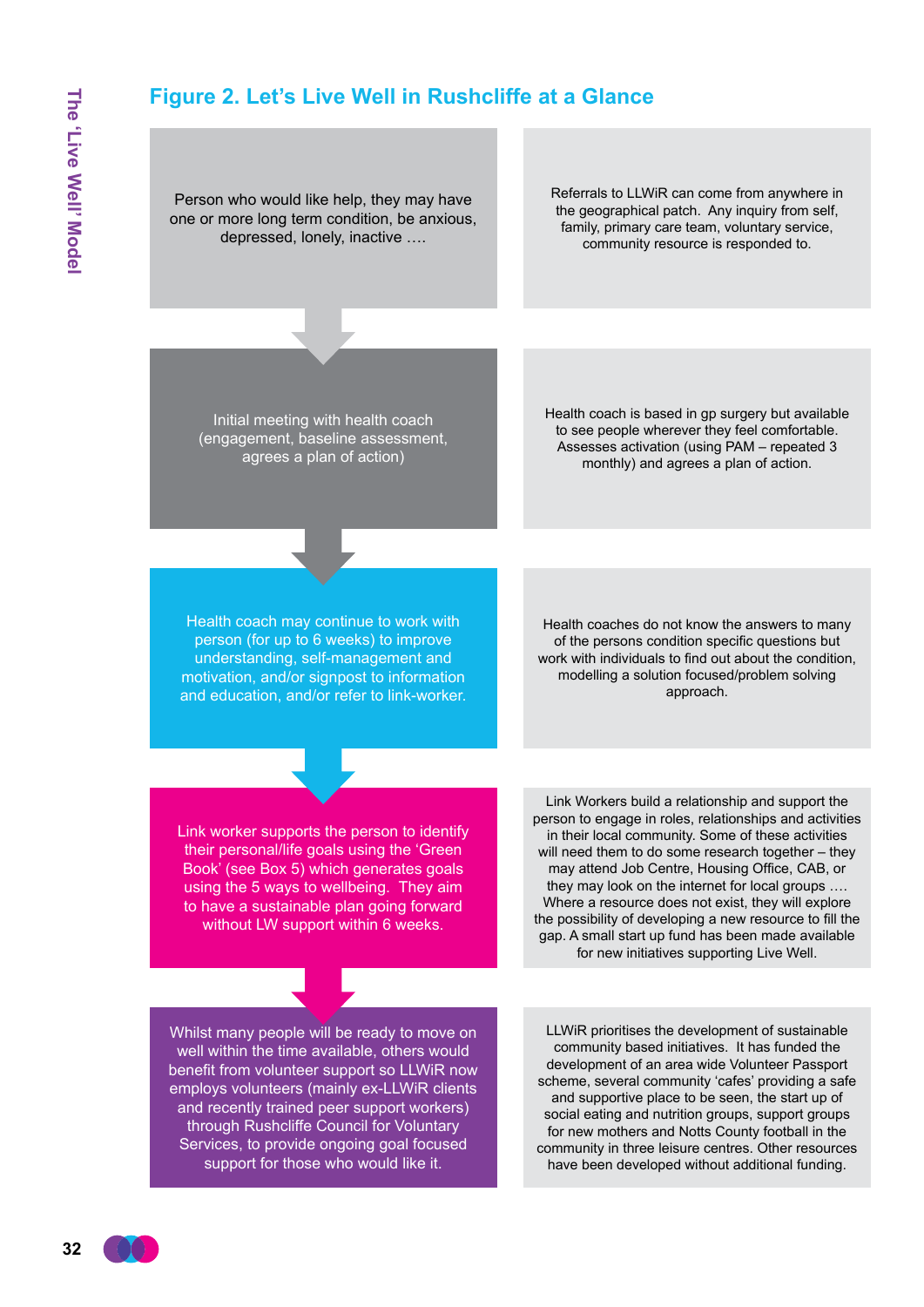# **5. Evaluating LLWiR**

**Evaluation of Let's Live Well in Rushcliffe (for full report see Dr Moon Halder, Elizabeth Mair, Dr Juliet Wakefield, Dr Blerina Kellezi, Dr Niamh McNamara, Dr Mhairi Bowe, Dr Iain Wilson & Dr Clifford Stevenson (March 2019) Evaluation of the Let's Live Well in Rushcliffe Initiative: Final Report FULL REPORT WITH TECHNICAL APPENDICES, Department of Psychology, Nottingham Trent University)**

A full evaluation of the project was undertaken by Nottingham Trent university to assess impact on health and service use. This study reported significant improvements in patients' physical and mental wellbeing after the initial four month period which were maintained after eight months. There was also an increase in community group membership at 4 months which reduced slightly by 8 months. There was a decrease in both primary and secondary care usage over the evaluation period. The economic evaluation of the programme attached savings to the improvements in health as well as the changes in health and social care usage. Projected over a year post-baseline assessment, this estimates a ROI of £1.00. In other words, if the patient benefits recorded for the first four months are continued for the rest of the year, the programme will recoup 100% of its costs by January 2020.

The Nottingham Trent University (NTU) evaluation set out to capture the degree to which the LLWiR pathway impacts upon the health and service use of its beneficiaries. Accordingly, it involved three studies: a patient survey study to establish the extent of the effects, a survey of GP and practice nurse perceptions and experiences of the pathway and an interview study with clients, providers and third sector organisations to understand

how it works. Of the 1483 referrals received in the first 13 months of service provision, 1176 had received support by the end of February 2019 and 655 had agreed to participate in the evaluation and 630 provided usable responses at baseline. 178 at a four month follow-up and 63 at a final eight month follow-up.

There were significant improvements in patients' physical and mental wellbeing after the initial four month period which were maintained after eight months. There was also an increase in community group membership at 4 months which remained stable after 8 months. There was a decrease in primary and secondary care usage over the evaluation period.

The economic evaluation of the programme attached savings to the improvements in health as well as the changes in health and social care usage. Projected over a year post-baseline assessment, this estimates a ROI of £1.00. In other words, if the patient benefits recorded for the first four months after initial assessment are continued for the rest of the year, the programme will recoup 100% of its costs by January 2020. This compares favourably with many other comparable programmes in this area.

33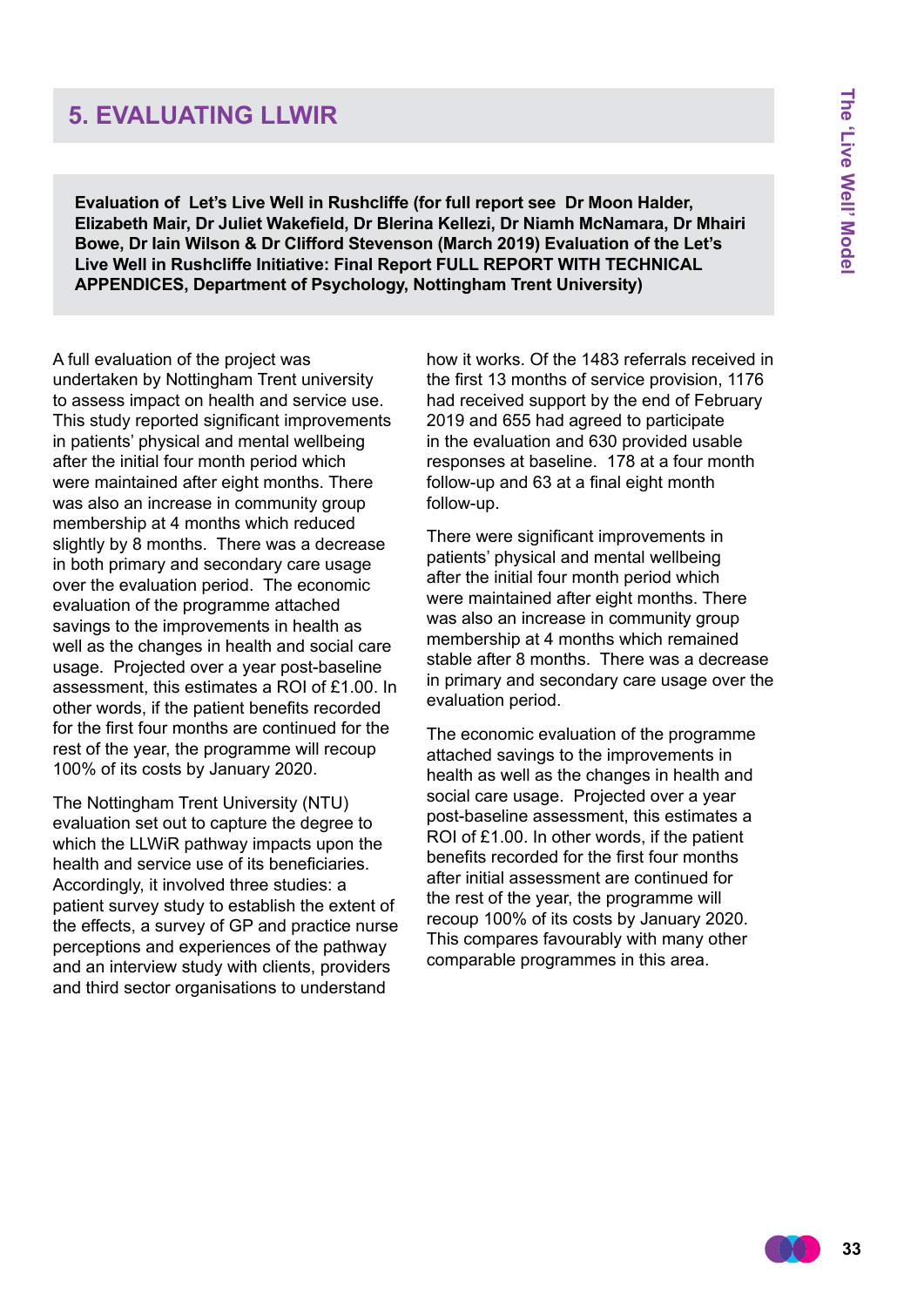Interviews with 7 GPs, 3 HCs, and 6 LWs indicated that they recognise both the increasing importance of addressing social factors in patient care and the need for person-centred care in addressing holistic needs. Their experiences of referring or delivering treatment on the pathway point to the importance of improving social connectedness among patients in the improvement of their health and wellbeing, even for those with a focus on specific health concerns. These findings were supported by the GP/practice nurse survey, which found substantial support for the programme and positive experiences of its performance.

Interviews with 19 beneficiaries evidence a range of physical and social benefits which patients had gained from their experience of engaging in the LLWiR programme. Of particular importance to patients were their relationships with LLWiR staff and their ability to connect effectively with activity groups, both of which contributed towards their confidence in meeting their set goals.

Interviews with 8 members of the co-production group, 8 group leads, and 3 volunteers pointed to the good work done by LLWiR in establishing supportive relationships across the voluntary sector, in setting up new groups to meet patients' needs, and in drawing upon the skills of those with lived experience to develop the programme and support patients. Co-production members and group leads also highlighted the need to stimulate and maintain community engagement with groups whilst supporting their sustainability.

Key challenges for the programme include refining and promoting a clear message as to the purpose and focus of the pathway. Some GPs confessed to having only a basic grasp of the content of the pathway and lack of programme clarity was reported as the main reason for failing to refer to the programme. Lack of fit between expectations and service delivery was a key reason for negative experiences among beneficiaries, who occasionally reported that their groups were unfamiliar with their needs as LLWiR patients.